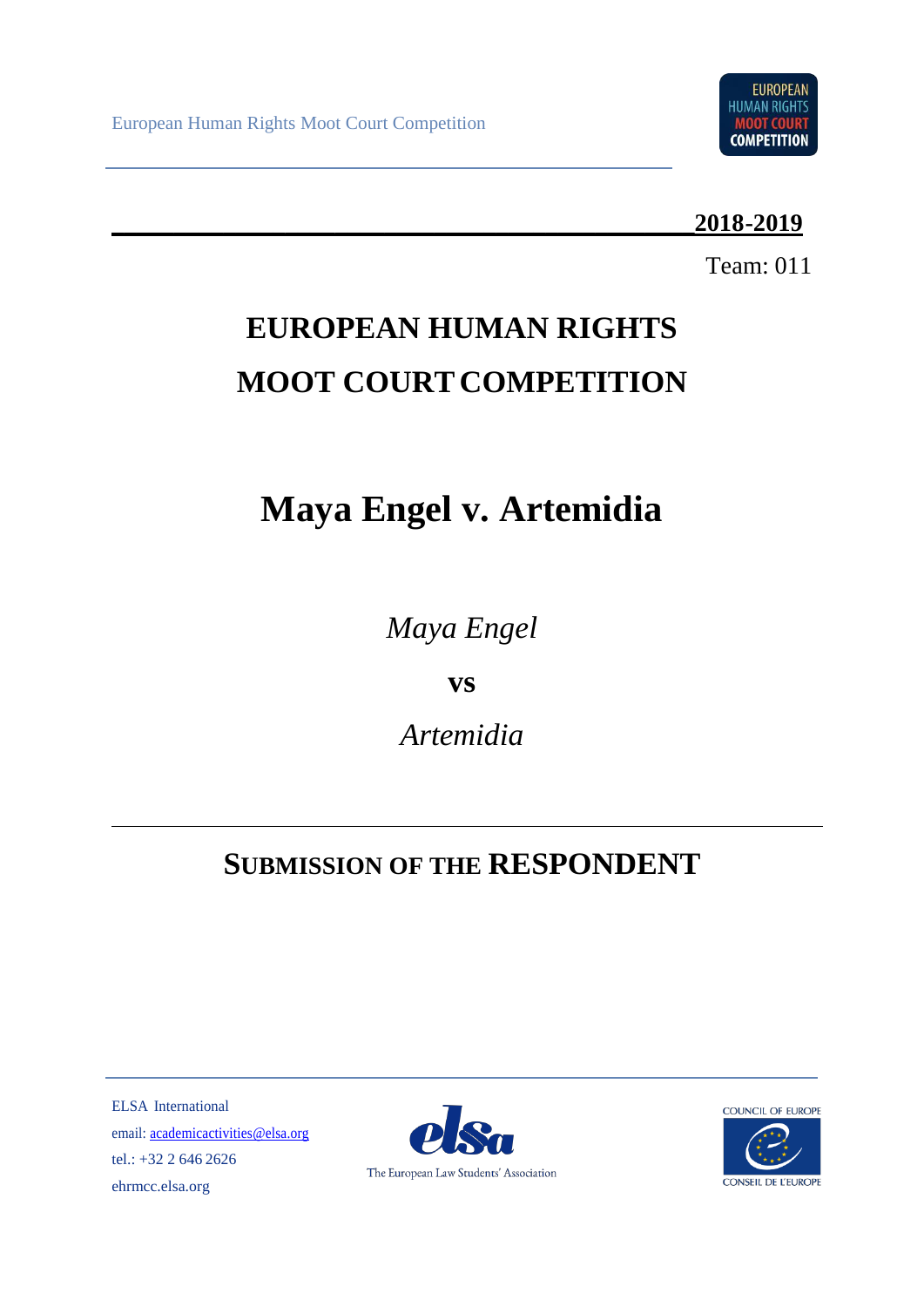## **Table of Contents**

| I.   |      |    |
|------|------|----|
| 1.   |      |    |
|      | 1.1. |    |
|      | 1.2. |    |
| 2.   |      |    |
| П.   |      |    |
| III. |      |    |
|      |      |    |
| 1.   |      |    |
|      | 1.1. |    |
|      | 1.2. |    |
| 2.   |      |    |
|      | 2.1. |    |
|      | 2.2. |    |
| 3.   |      |    |
|      | 3.1. |    |
|      | 3.2. |    |
|      |      | 17 |
|      | 4.1. |    |
|      | 4.2. |    |
| 5.   |      |    |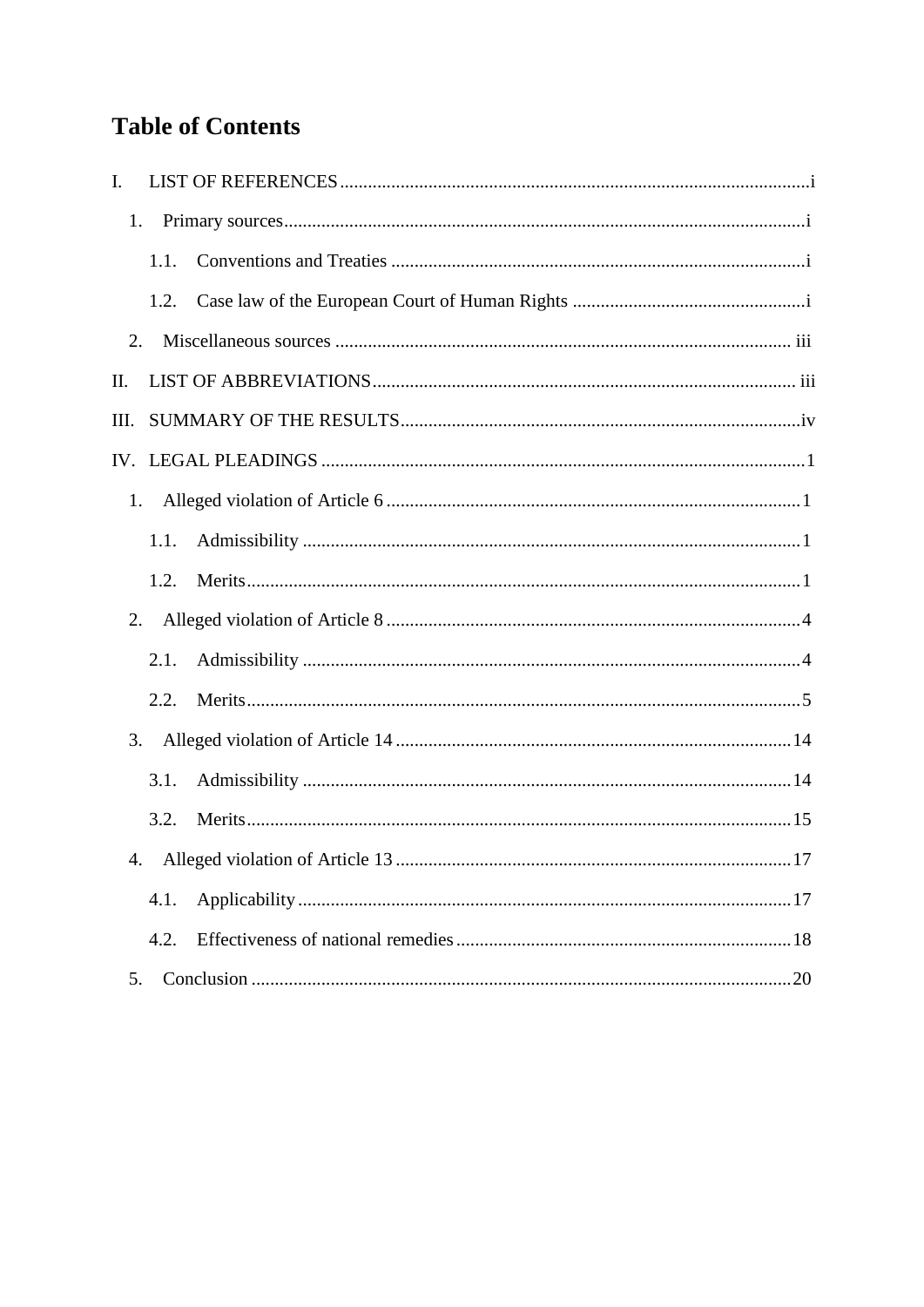## <span id="page-2-0"></span>**I. LIST OF REFERENCES**

#### <span id="page-2-1"></span>**1. Primary sources**

#### <span id="page-2-2"></span>**1.1. Conventions and Treaties**

- 1. European Convention for the Protection of Human Rights and Fundamental Freedoms, Council of Europe, 4 November 1950.
- 2. Convention on the Elimination of all Forms of Discrimination against Women, 18 December 1979.
- 3. Istanbul Convention on Combating and Preventing Violence against Women and Domestic Violence, Council of Europe, 1 August 2014.

#### <span id="page-2-3"></span>**1.2. Case law of the European Court of Human Rights**

- 1. *A v. Croatia,* 14 October 2010, app. no. 55164/08.
- 2. *Ahmet Yildirim v. Turkey*, 18 December 2012, app. no. 3111/10.
- 3. *Alisic and Others v. Bosnia and Herzegovina, Croatia, Serbia, Slovenia and "The Former Yugoslav Republic of Macedonia"***,** 16 July 2014, app. no.60642/08.
- 4. *Axel Springer AG v. Germany* [GC], 7 February 2012, app. no. 39954/08.
- 5. *Baydar v. the Netherlands*, 24 April 2018, app. no.55385/14.
- 6. *Burg and Others v. France* [dec.], 28 January 2003, app. no. 34763/02.
- 7. *Carvalho Pinto de Sousa Morais v. Portugal*, 25 July 2017, app. no. 17484/15.
- 8. *Centro Europa 7 S.R.L. and Di Stefano v. Italy* [GC], 7 June 2012, app. no. 38433/09.
- 9. *De Cubber v. Belgium,* 26 October 1984, app. no*.* 9186/80*.*
- 10. *Delfi AS v. Estonia* [GC], 16 June 2015, app. no. 64569/09.
- 11. *Den Haan v. the Netherlands*, 26 August 1997, app. no. 22839/93.
- 12. *Dmitriyevskiy v. Russia*, 3 October 2017, app. no. 42168/06.
- 13. *Dombo Beheer BV v. the Netherlands*, 27 October 1993, app. no 14448/88.
- 14. *Egill Einarsson v. Iceland (No. 2),* 17 July 2018, app. no. 31221/15.
- 15. *Evans v. the United Kingdom* [GC], 10 April 2007, app. no. 6339/05.
- 16. *Fejde v. Sweden*, 29 October 1991, app. no 12631/87.
- 17. *Flinkkilä and Others v. Finland*, 6 April 2010, app. no. 25576/04.
- 18. *Fredin v. Sweden (No. 1),* 18 February 1991, app. no. 12033/86.
- 19. *Garcia Ruiz v. Spain* [GC], 21 January 1999, app. no. 30544/96.
- 20. *Gorou v. Greece (no. 2)* [GC], 20 March 2009, app. no. 12686/03.
- 21. *Haldimann and Others v. Switzerland,* 24 February 2015, app. no. 21830/09.
- 22. *Handyside v. the United Kingdom,* 7 December 1976, app. no. 5493/72.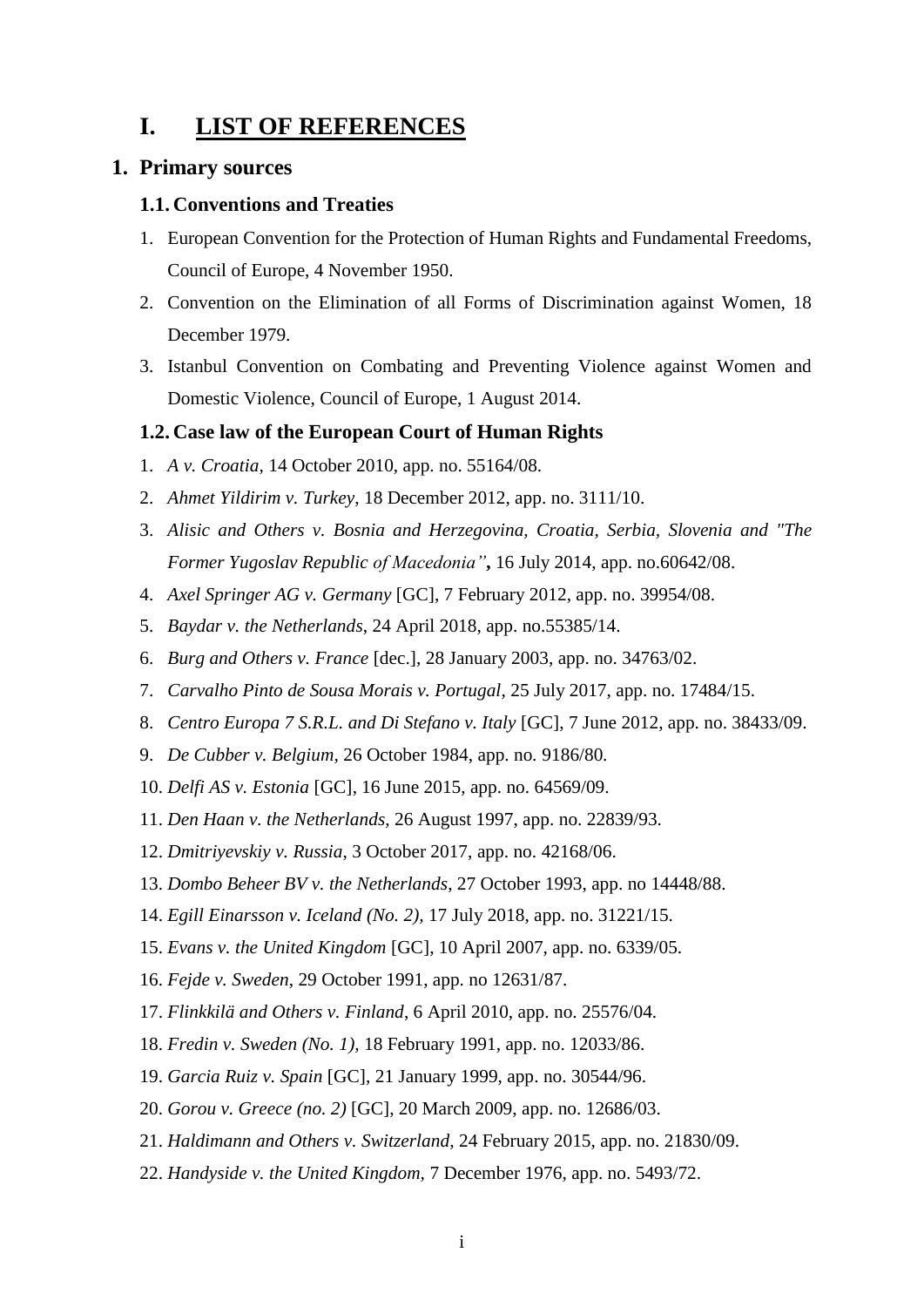- 23. *Hansen v. Norway*, 2 October 2014, app. no. 15319/09.
- 24. *Hugh Jordan v. the United Kingdom*, 4 May 2001, app. no. 24746/94.
- 25. *Iovchev v. Bulgaria*, 2 February 2006, app. no. 41211/98.
- 26. *Ivan Atanasov v. Bulgaria*, 2 December 2010, app. no. 12853/03.
- 27. *James and Others v. the United Kingdom*, 21 February 1986, app. no. 8793/79.
- 28. *Kamasinski v. Austria,* 19 December 1989, app. no. 9783/82.
- 29. *Karak*ó *v. Hungary,* 28 April 2009, app. no. 39311/05.
- 30. *Kart v. Turkey* [GC], 3 December 2009, app. no. 8917/05.
- 31. *Kemmache v. France (No. 3)*, 24 November 1994, app. no. 17621/91.
- 32. *Klass and Others v. Germany,* 6 September 1978, app. no. 5029/71.
- 33. *Konstantin Markin v. Russia* [GC], 22 March 2012, app. no. 30078/06.
- 34. *Kudła v. Poland* [GC], 26 October 2000, app. no. 30210/96.
- 35. *Kyprianou v. Cyprus* [GC], 15 December 2005, app. no. 73797/01.
- 36. *Lozovyye v. Russia*, 24 April 2018, app. no. 4587/09.
- 37. *Luka v. Romania,* 21 July 2009, app. no. 34197/02.
- 38. *M.A. v. Cyprus*, 23 July 2013, app. no. 41872/10.
- 39. *Magyar Tartalomszolgaltatok Egyesulete and Index.hu ZRT v. Hungary (MTE v. Hungary*, 2 February 2016, app. no. 22947/13.
- 40. *Makhfi v. France*, 19 October 2004, app. no. 59335/00.
- 41. *Morice v. France* [GC], 23 April 2015, app. no. 29369/10.
- 42. *Muscio v. Italy* (admissibility decision), 13 November 2007, app. no. 31358/03.
- 43. *Mustafa Tunç and Fecire Tunç v. Turkey* [GC], 14 April 2015, app. no. 24014/05.
- 44. *Naït-Liman v. Switzerland* [GC], 15 March 2018, app. no. 51357/07.
- 45. *National Federation of Sportspersons' Associations and Unions (FNASS) and Others v. France*, 18 January 2018, app. nos. 48151/11 and 77769/13.
- 46. *Nejdet Sahin and Perihan Sahin v. Turkey* [GC], 20 October 2011, app. no. 13279/05.
- 47. *Paksas v. Lithuania* [GC], 06 January 2011, app. no. 34932/04.
- 48. *Perez v. France* [GC]*,* 12 February 2004, app. no. 4787/99.
- 49. *Perinçek v. Switzerland* [GC], 15 October 2015, app. no. 27510/08.
- 50. *Pfeifer v. Austria,* 15 November 2007, app. no. 12556/03.
- 51. *Piersack v. Belgium*, 1 October 1982, app. no. 8692/79.
- 52. *Pihl v. Sweden*, 7 February 2017, app. no. 74742/14.
- 53. *Pine Valley Developments Ltd and Others v. Ireland,* 29 November 1991, app. no. 12742/87.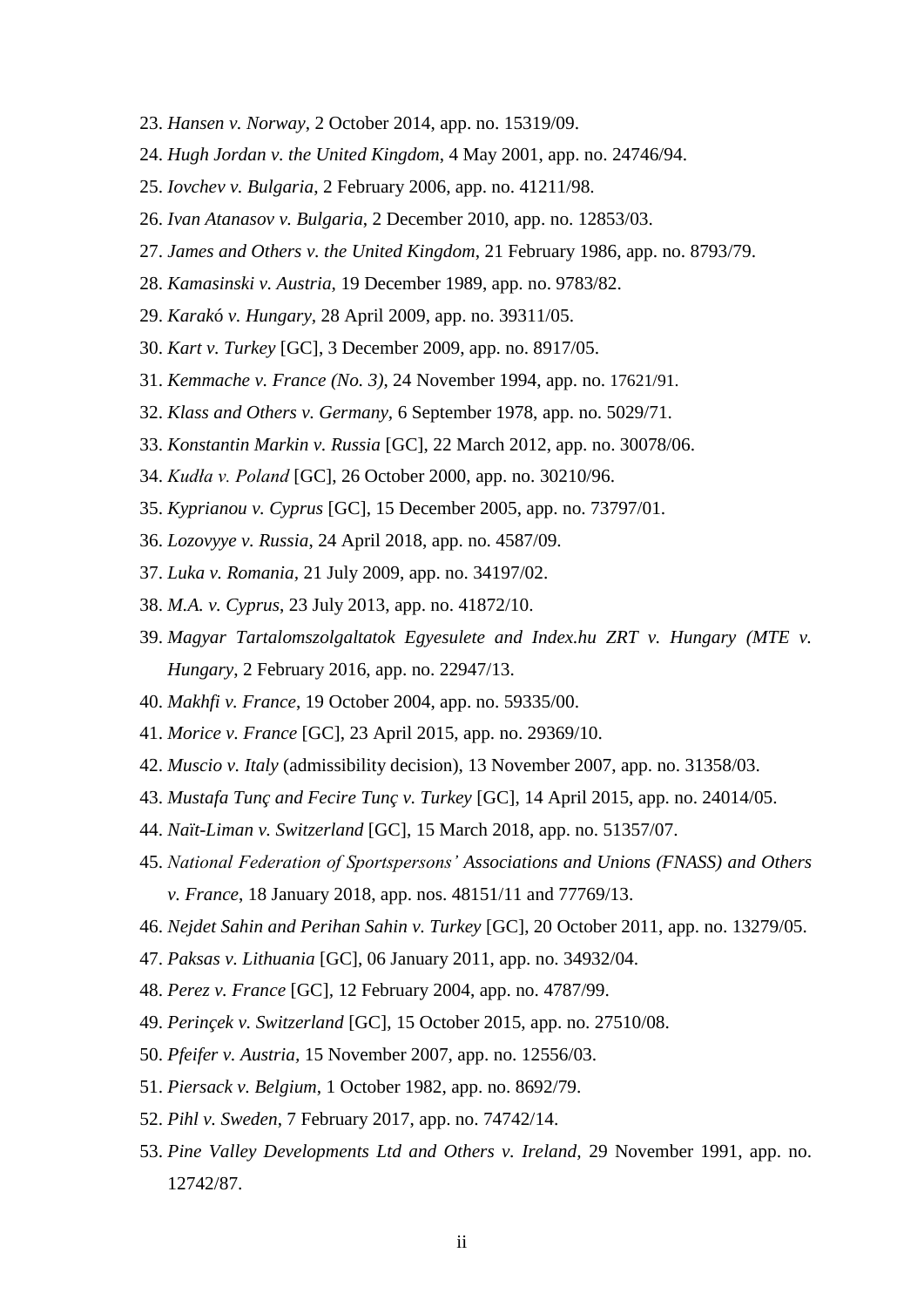- 54. *Puolitaival and Pirttiaho v. Finland*, 23 November 2004, app. no. 54857/00.
- 55. *Reklos and Davourlis v. Greece*, 15 January 2009, app. no. 1234/05.
- 56. *Salah Sheekh v. the Netherlands*, 11 January 2007, app. no. 1948/04.
- 57. *Sciacca v. Italy*, 11 January 2005, app. no. 50774/99.
- 58. *Sidabras and Džiautas v. Lithuania*, 27 July 2004, app. nos. 55480/00 and 59330/00.
- 59. *Sinkova v. Ukraine*, 27 February 2018, app. no. 39496/11.
- 60. *Swedish Engine Drivers' Union v. Sweden*, 6 February 1976, app. no. 5614/72.
- 61. *Tamiz v. the United Kingdom,* 19 September 2017, app. no. 3877/14.
- 62. *Uzun v. Germany,* 2 September 2010, app. no. 35623/05.
- 63. *Van de Hurk v. the Netherlands,* 19 April 1994, app. no. 16034/90.
- 64. *Van der Mussele v. Belgium,* 23 November 1983, app. no. 8919/80.
- 65. *Varnava and Others v. Turkey*, 18 September 2009, app. nos. 16064/90, 16065/90, 16066/90, 16068/90, 16070/90 and 16072/90.
- 66. *Von Hannover v. Germany (No. 2)*, 7 February 2012, app. nos. 40660/08 and 60641/08.

#### <span id="page-4-0"></span>**2. Miscellaneous sources**

1. High Level Conference on the Future of the European Court of Human Rights, Brighton Declaration, 20 April 2012.

### <span id="page-4-1"></span>**II. LIST OF ABBREVIATIONS**

| 1. CEDAW               | Convention on the Elimination of all Forms of     |
|------------------------|---------------------------------------------------|
|                        | Discrimination Against Women                      |
| 2. ECHR / Convention   | Convention for the Protection of Human Rights and |
|                        | <b>Fundamental Freedoms</b>                       |
| 3. ECtHR / Court       | European Court of Human Rights                    |
| 4. Istanbul Convention | Council of Europe Convention on Preventing and    |
|                        | Combating Violence against Women and Domestic     |
|                        | Violence                                          |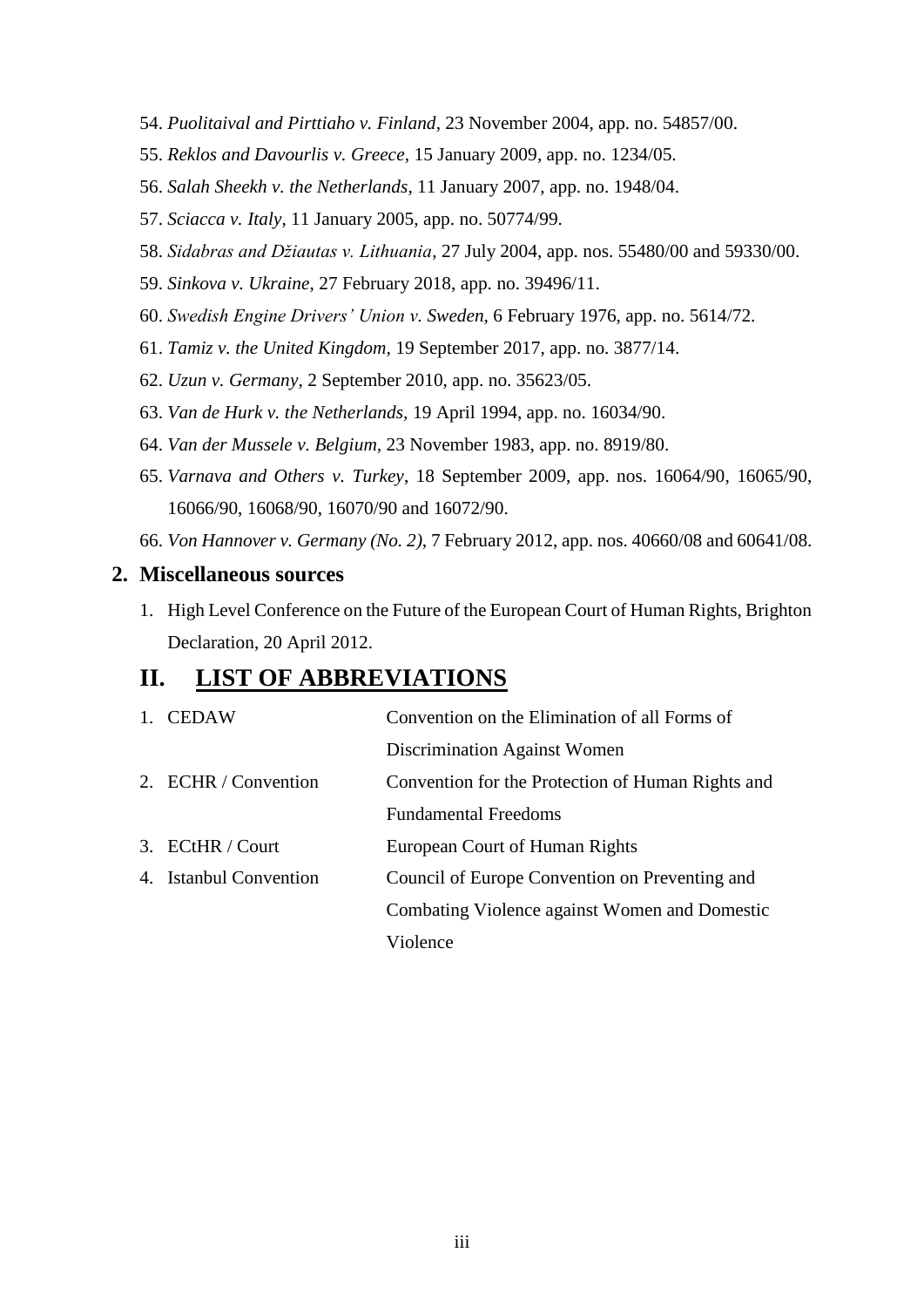## <span id="page-5-0"></span>**III. SUMMARY OF THE RESULTS**

- 1. The respondent State submits that, firstly, the application should be declared inadmissible, and alternatively, that no breach of its obligations under Articles 6, 8, 13 or  $14$  ECHR<sup>1</sup> can be established.
- 2. Concerning the admissibility of the claim, the respondent State contends that the complaints under Articles 6 and 13 do not fall within the scope of the Convention, since these do not confer a right to have third parties prosecuted. Furthermore, the Applicant has lost her victim status under Article 8 by receiving adequate redress in national proceedings. Finally, her claim under Article 14 is manifestly ill-founded.
- 3. Regarding the alleged violation of the Applicant's right under Article 6, the respondent State submits that it has taken all steps necessary to ensure and facilitate the Applicant's access to justice. The respondent State's obligations under this Article have been fulfilled by the effective investigation of the Applicant's claims and the fair and impartial judicial process at all stages of the criminal proceedings.
- 4. As regards the alleged violation of Article 8 concerning the Applicant's right to private life, the respondent State recognises that there was an interference with this right by a third party. However, it has taken all measures necessary to fulfil its positive obligations under Article 8. Thus, the respondent State effectively protected the Applicant during the first set of criminal proceedings, by issuing a restraining order and imposing a fine on Mr B. Moreover, it adequately balanced the right to private life and the right to freedom of expression during the second set of criminal proceedings, by following this Court's case law and not exceeding its margin of appreciation.
- 5. Regarding the alleged violation of the Applicant's right to an effective remedy under Article 13, the respondent State argues that this Article is not applicable in the Applicant's case. The right under Article 6 has not been violated, and the claims under Articles 8 and 14 have been adequately dealt with by the competent national courts, thus ensuring sufficient and effective redress.
- 6. As regards the alleged discrimination under Article 14, the respondent State submits that the Applicant failed to prove the existence of a discriminatory practice since there is no evidence showing that she was subjected to differential treatment based on gender.

<sup>&</sup>lt;sup>1</sup> Unless otherwise indicated, all Articles mentioned pertain to the ECHR.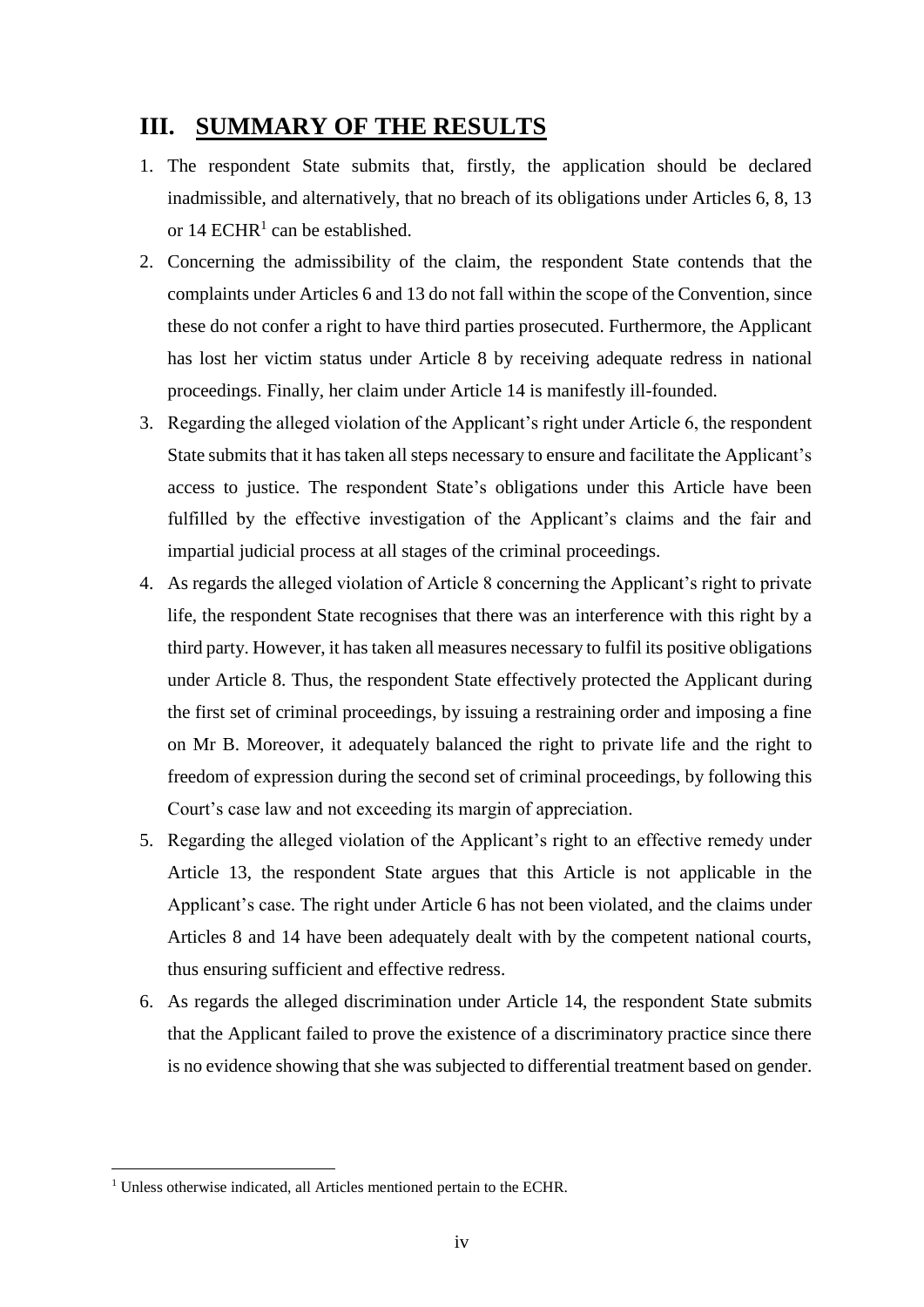## <span id="page-6-0"></span>**IV. LEGAL PLEADINGS**

#### <span id="page-6-1"></span>**1. Alleged violation of Article 6**

#### <span id="page-6-2"></span>**1.1. Admissibility**

1. The respondent State submits that the application under Article 6 should be declared inadmissible. Article 34 requires an application to fall within the scope of the Convention. In this regard, the Court has held numerous times that Article 6 does not confer a right to have third parties prosecuted or sentenced for a criminal offence.<sup>2</sup> Therefore, complaining that Mr B has not been convicted of cyber harassment or hate speech<sup>3</sup> does not fall within the scope of this Convention nor its Protocols.

#### <span id="page-6-3"></span>**1.2. Merits**

2. Should the Court not accept these objections regarding the admissibility of the complaint, the respondent State submits that it has taken all measures necessary to protect the Applicant's right under Article 6 and the fairness of the proceedings as a whole. This concerns both the right to an impartial tribunal (section A) and the right to access to justice (section B).

#### **A. Impartiality**

3. As regards the institutional requirement of impartiality under Article 6, the Court has rightly held that there cannot be a fair civil trial before a court which is, or appears to be, biased against the defendant or litigant. In *Piersack v. Belgium* there was a distinction made between the subjective element of impartiality, addressing the personal conviction of a judge, and the objective element, requiring the guarantees in place to be sufficient to exclude any legitimate doubt of impartiality.<sup>4</sup> These will be considered in turn, although it must be noted that there is no strict divide between these two elements.<sup>5</sup>

4. Concerning the subjective element of impartiality, it has been clearly established that personal impartiality must be presumed until there is proof to the contrary.<sup>6</sup> Such proof could take the form of display of hostility or ill will,<sup>7</sup> neither of which has occurred in the present

<sup>2</sup> *Perez v. France* [GC]*,* 12 February 2004, app. no. 4787/99, para. 70; *Mustafa Tunç and Fecire Tunç v. Turkey*  [GC], 14 April 2015, app. no. 24014/05, para. 218.

 $3 \text{ Case, paras. } 7, 9-15.$ 

<sup>4</sup> *Piersack v. Belgium*, 1 October 1982, app. no. 8692/79, para. 30.

<sup>5</sup> *Morice v. France* [GC], 23 April 2015, app. no. 29369/10, para. 75; *Kyprianou v. Cyprus* [GC], 15 December 2005, app. no. 73797/01, paras. 119 and 121.

<sup>6</sup> *Piersack v. Belgium*, *op. cit.*, para. 30; *Puolitaival and Pirttiaho v. Finland*, 23 November 2004, app. no. 54857/00, para. 43.

<sup>7</sup> *De Cubber v. Belgium*, 26 October 1984, app. no. 9186/80, para. 25.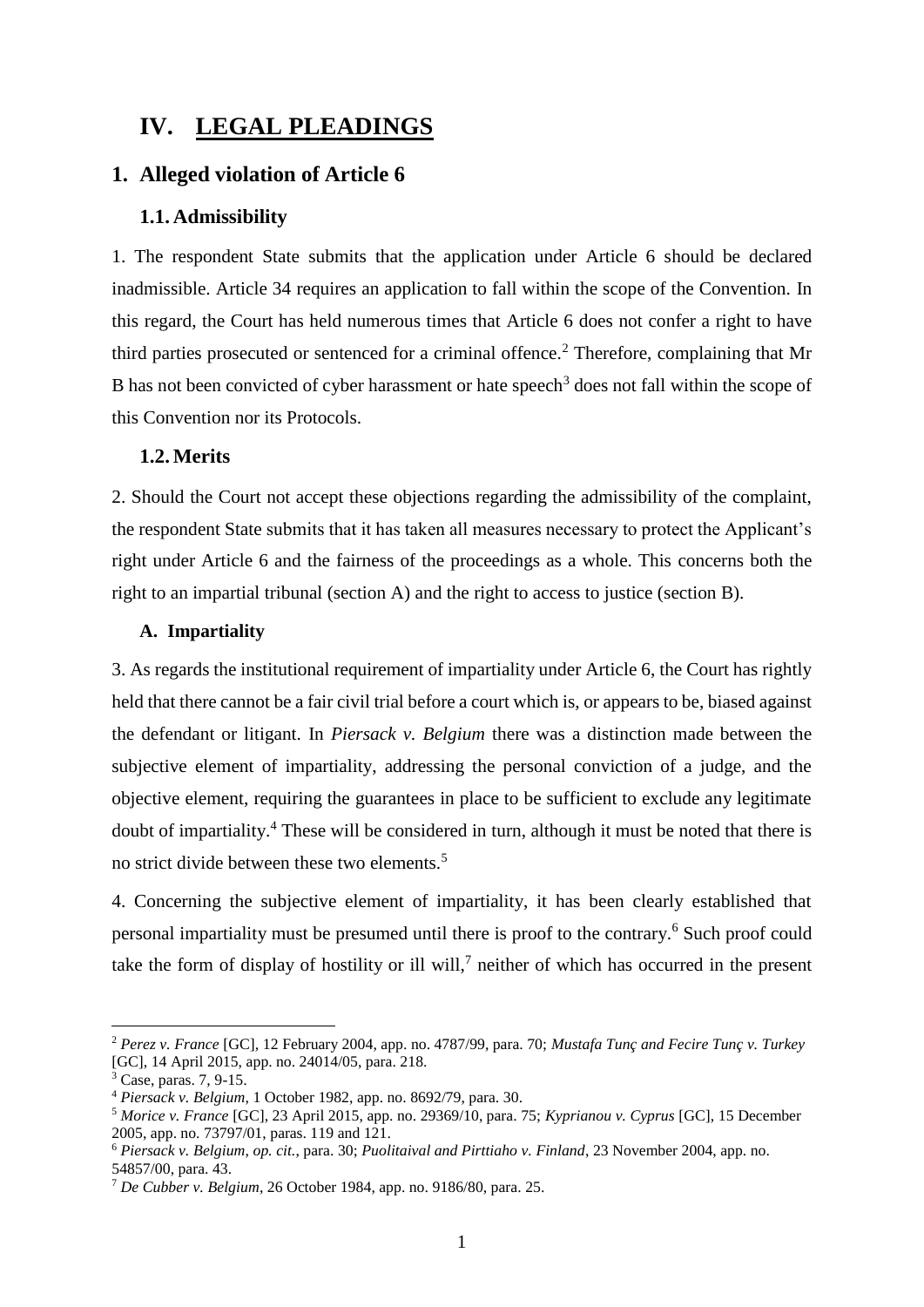case. There is also a complete lack of any other evidence that could serve as proof of a personal bias against the Applicant, or a bias in favour of the accused in the case at hand. This is substantiated by the fact that the first-instance court did indeed issue a restraining order against Mr B and imposed a fine of EUR 200,- on account of a misdemeanour against the public order.<sup>8</sup> The restraining order was even requested by the police authority and the prosecutor's office themselves.<sup>9</sup> As regards the appeal lodged by the Applicant, the respondent State would like to emphasise that even further investigations were conducted. For instance, the questioning of the two former partners of Mr B, in order to be able to examine the case facts again and ensure that the behaviour of Mr B had been assessed correctly.<sup>10</sup> Furthermore, all allegations made by the Applicant were considered on the national level.<sup>11</sup> Notably, there was no need to consider the complaint against Mr B's social media post submitted in the course of the criminal proceedings concerning cyber harassment, as this was already the subject of separate proceedings for hate speech.<sup>12</sup> There can thus be no indication of subjective partiality found in the dealings of this case on the national level.

5. In any event, this Court has stated that a violation of Article 6(1) cannot be based on the lack of impartiality or the breach of an essential procedural guarantee by a tribunal, if the decision taken was subject to subsequent control by a judicial body that has full jurisdiction and ensures respect for all relevant guarantees.<sup>13</sup> The respondent State has clearly ensured this control mechanism required by the objective limb of impartiality. Therefore, there were sufficient institutional guarantees to dispel all doubts about any impartiality in both sets of criminal proceedings.<sup>14</sup> In this regard, the respondent State respectfully requests this Court to consider that the Applicant's claims were examined by the local police authority,  $15$  the prosecutor's office, <sup>16</sup> the first-instance court, <sup>17</sup> the court of appeal, <sup>18</sup> as well as the Constitutional Court.<sup>19</sup> There was a full review of the claims and prior reasoning in every instance, which is evidenced by the fact that the prosecutor's office examined the findings of the police, and subsequently, the first-instance court provided reasons that were additional to those of the prosecutor's

<sup>8</sup> Case, paras. 7 and 10.

<sup>9</sup> *Ibid*.

<sup>10</sup> Case, para. 10.

 $11$  Case, paras. 10 and 16.

 $12$  Case, paras. 10 and 12.

<sup>13</sup> *Den Haan v. the Netherlands*, 26 August 1997, app. no. 22839/93, para. 52.

<sup>14</sup> Case, paras. 21-24.

<sup>&</sup>lt;sup>15</sup> Case, paras. 7, 8, 12 and 13.

 $16$  Case, paras. 9 and 14.

 $17$  Case, paras. 10 and 16.

<sup>18</sup> Case, para. 11.

<sup>19</sup> Case, para. 17.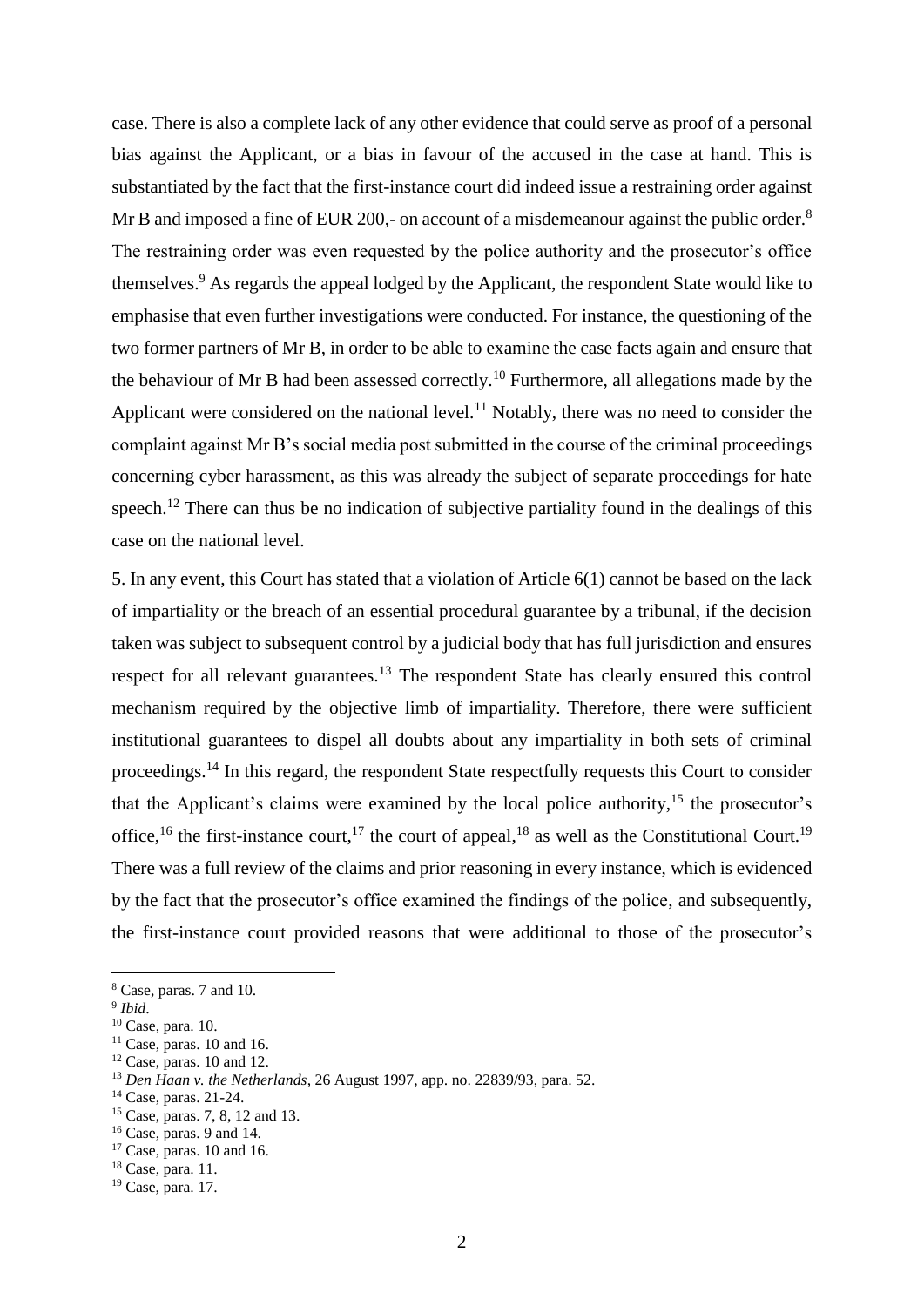office.<sup>20</sup> Accordingly, there have been sufficient controls in place in order to prevent an arbitrary or impartial judgement. Thus, the Applicant's claim concerning the alleged impartiality under Article 6(1) must be declared unfounded.

#### **B. Access to justice**

6. The respondent State submits that the above described procedures conducted on the national level also clearly dispel any doubts about the Applicant's allegedly impaired access to justice. Contrary to any claim submitted by the Applicant, she did in fact have a wide array of means available to her to address any potential infringements of her rights under the Convention. Article 6 does not entail an absolute right to a judgement concerning criminal accusations,  $2<sup>1</sup>$ nor does it confer a right, as such, to have third parties prosecuted or sentenced for a criminal offence.<sup>22</sup> In the present case however, the Applicant had access to up to four different authorities vested with the power to safeguard her rights.<sup>23</sup> This included the power to prosecute another individual if deemed necessary which, in her case, it was determined not to be.<sup>24</sup>

7. As submitted above, there was an individual assessment of the circumstances at hand by every instance. Although the outcome envisaged by the Applicant might not have materialised, the first-instance court did impose the legally adequate sanctions against Mr B under Article 78 Artemidian Criminal Code.<sup>25</sup> Unless there are signs of evident arbitrariness, it is not for the Court to question the interpretation of the domestic law by the national courts.<sup>26</sup> In this respect it is essential to stress once more that the Court has limited its own role to verifying whether the effects of such interpretation are compatible with the Convention. Therefore, it is not for the Court to consider whether the national courts in this case should have decided on another charge rather than the one imposed on Mr B as specified above.

8. Additionally, the respondent State submits that the judgement imposed can also be considered to be effective, given that Mr B himself no longer contacted the Applicant after the imposition of a restraining order against him. The subsequent post made by Mr B on Friendzone after 1 September 2018 did not constitute direct contact with the Applicant.<sup>27</sup>

<sup>20</sup> Case, paras. 9, 14 and 16.

<sup>21</sup> *Kart v. Turkey* [GC], 3 December 2009, app. no. 8917/05, para. 113.

<sup>22</sup> *Perez v. France* [GC], *op. cit.*, para. 70; *Mustafa Tunç and Fecire Tunç v. Turkey* [GC], *op. cit.*, para. 218.

<sup>23</sup> Case, paras. 22-24.

 $24$  Case, paras. 11 and 16.

 $25$  Case, paras. 7, 10 and 26.

<sup>26</sup> *Naït-Liman v. Switzerland* [GC], 15 March 2018, app. no. 51357/07, para. 116.

 $27$  Case, para. 11.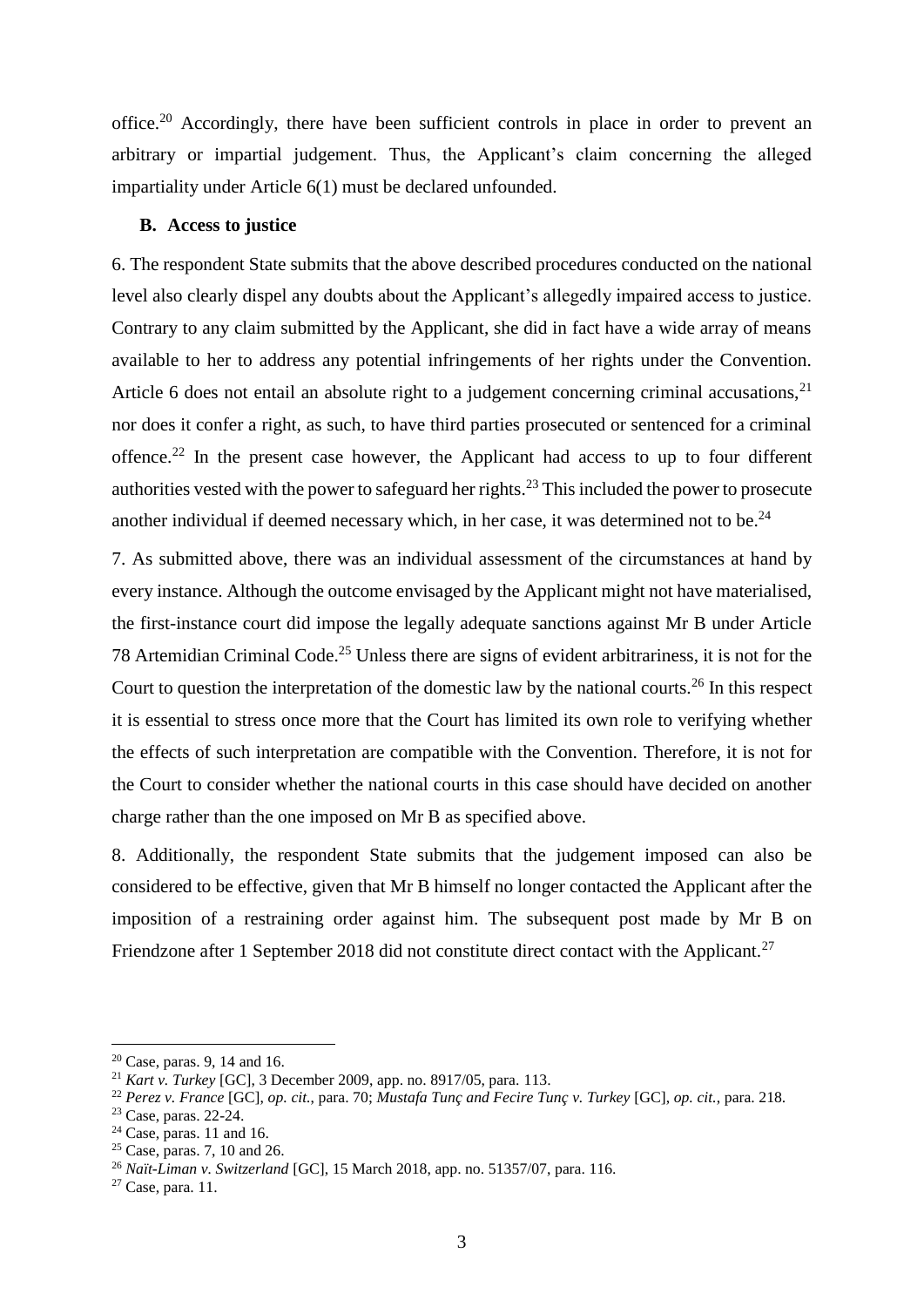9. Furthermore, as regards the Constitutional Court's decision, Article 6(1) does not require a supreme court "to give more detailed reasoning when it simply applies a specific legal provision to dismiss an appeal on points of law as having no prospects of success, without further explanation."<sup>28</sup> On the contrary, only lower national courts have been required by this Court to "give such reasons as to enable the parties to make effective use of any existing right of appeal." <sup>29</sup> Based on the following two reasons, the Constitutional Court cannot be considered to have violated its obligations under Article 6(1). First, the Constitutional Court in fact applied the law when it dismissed the Applicant's claim as manifestly ill-founded, *inter alia* because this complaint could be considered as having no prospects of success.<sup>30</sup> Second, the Constitutional Court was not required to give reasons, because there was no possibility of appeal left for the Applicant, which means that giving reasons was not necessary for the Applicant to make effective use of a right of appeal. $31$ 

10. In conclusion, the respondent State emphasises that there has indeed been a fair trial, offering an independent and impartial decision, as well as full access to justice for the Applicant. Consequently, the fairness of the proceedings as a whole was not impaired and thus the respondent State wholly complied with its obligations under Article  $6^{32}$ 

#### <span id="page-9-0"></span>**2. Alleged violation of Article 8**

#### <span id="page-9-1"></span>**2.1. Admissibility**

11. The respondent State submits that the application for a violation of Article 8 is inadmissible, as the Applicant cannot be considered a victim under Article 34.

12. Firstly, as regards the claim that Mr B was in the possession of nude photographs of the Applicant, it has been argued conclusively in domestic procedures that the display of nude photographs does not fall within the scope of the Applicant's right to private life, as they are contrary to Artemidian morals and as such do not deserve protection.<sup>33</sup> It needs to be noted that Article 8 can indeed be restricted under the legitimate reasons put forward in its subsection (2), which includes the protection of morals. There was thus no interference with the Applicant's right in this respect, as the photos do not receive protection under the Artemidian

<sup>28</sup> *Gorou v. Greece (no. 2)* [GC], 20 March 2009, app. no. 12686/03, para. 41; *Baydar v. the Netherlands*, 24 April 2018, app. no.55385/14, para. 46.

<sup>29</sup> *Hansen v. Norway*, 2 October 2014, app. no. 15319/09, para. 72.

<sup>30</sup> Case, paras. 17 and 22.

<sup>31</sup> Case, para. 17.

<sup>32</sup> *Fejde v. Sweden*, 29 October, app. 12631/87, para. 26.

<sup>33</sup> Case, para. 16.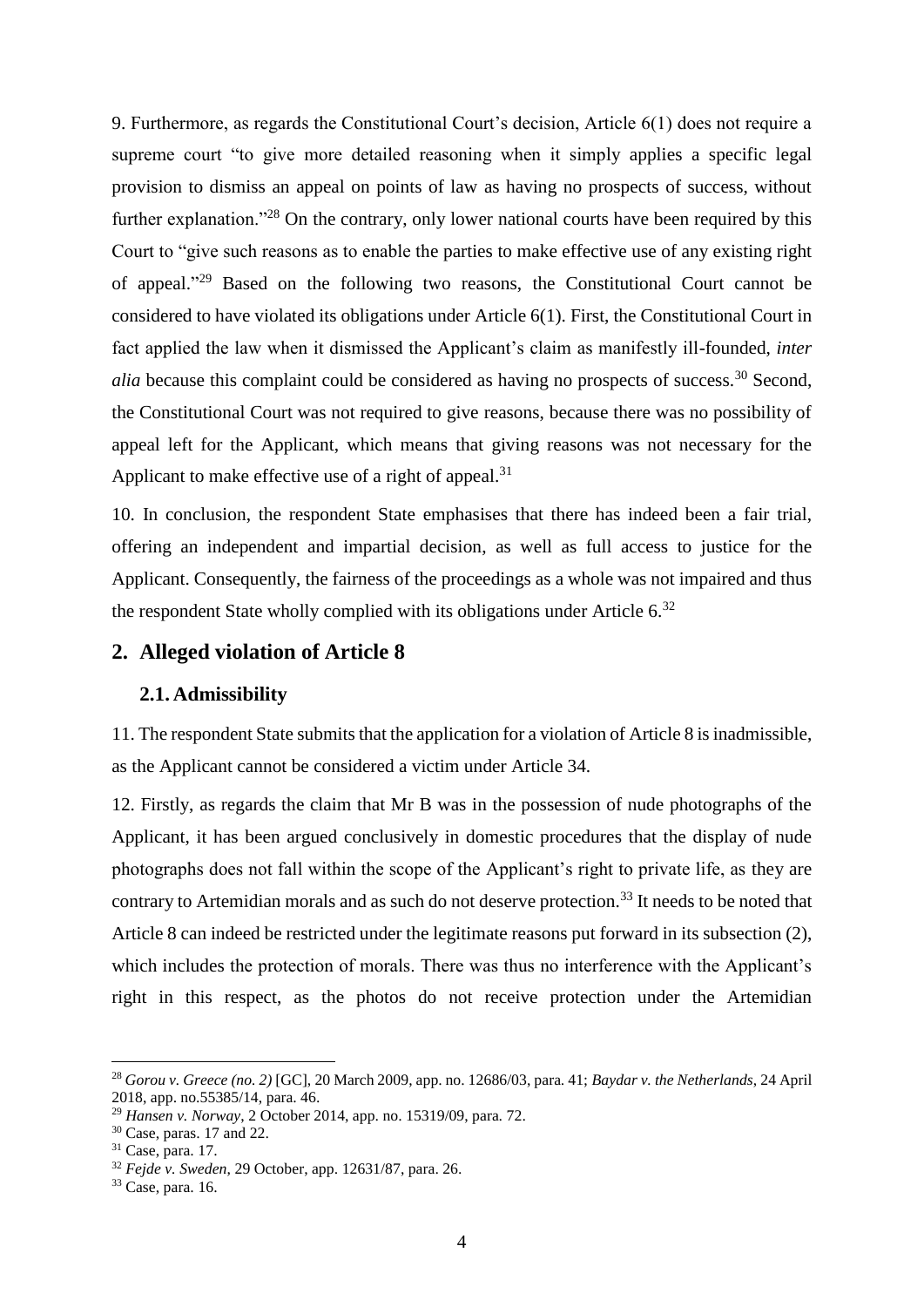Constitution.<sup>34</sup> In any event, the photos have not been published, which means that the Applicant cannot be considered a victim in this regard either.<sup>35</sup>

13. Secondly, as regards the alleged interference with the Applicant's psychological integrity due to Mr B's attempts to contact her, any potential interference has been vindicated by the fine imposed on Mr B on 10 May 2018 in accordance with Article 78 Artemidian Criminal Code.<sup>36</sup> Furthermore, Mr B has been placed under a restraining order as of 15 August 2017 and has not contacted the Applicant ever since.<sup>37</sup>

14. Lastly, the Applicant's criminal complaint based on the social media post issued by Mr B allegedly constituting hate speech under Article 397 Artemidian Criminal Code has been held to fall outside of this prohibition, after having been duly considered by three different courts.<sup>38</sup> The respondent State would therefore like to stress that this Court should not reconsider the facts of the Applicant's case, nor the reasoning employed by the national courts to arrive at the decisions contested by the Applicant, instead of decisions that are more favourable to her. This Court has always emphasised that it is not a Court of fourth-instance and will not assess cases from national courts, which are predominantly in a better position to come to an appropriate conclusion when there is no evidence of arbitrariness.<sup>39</sup>

15. Consequently, the Applicant's right to private life has not been violated, nor has any eventual violation been inadequately remedied, and she can therefore not be considered a victim within the meaning of Article 34.

#### <span id="page-10-0"></span>**2.2. Merits**

16. Should the Court not accept these objections regarding the admissibility of the complaint, the respondent State presents the following objections concerning the merits. The respondent State submits two lines of argument in support of its claim that there was no violation. Firstly, Article 8 is not applicable to the submission made by the Applicant. Secondly, even if Article 8 is considered applicable to the Applicant's situation, the respondent State complied with its obligations under that Article.

<sup>34</sup> Case, para. 20; Clarification questions, p. 7.

 $35$  Case, paras. 4 and 8.

<sup>36</sup> Case, para. 10.

<sup>37</sup> Case, para. 11.

<sup>38</sup> Case, paras. 13-16.

<sup>39</sup> *Nejdet Sahin and Perihan Sahin v. Turkey* [GC], 20 October 2011, app. no. 13279/05, paras. 68, 89 and 94; *Garcia Ruiz v. Spain* [GC], 21 January 1999, app. no. 30544/96, para. 28; *Centro Europa 7 S.R.L. and Di Stefano v. Italy* [GC], 7 June 2012, app. no. 38433/09, para. 197.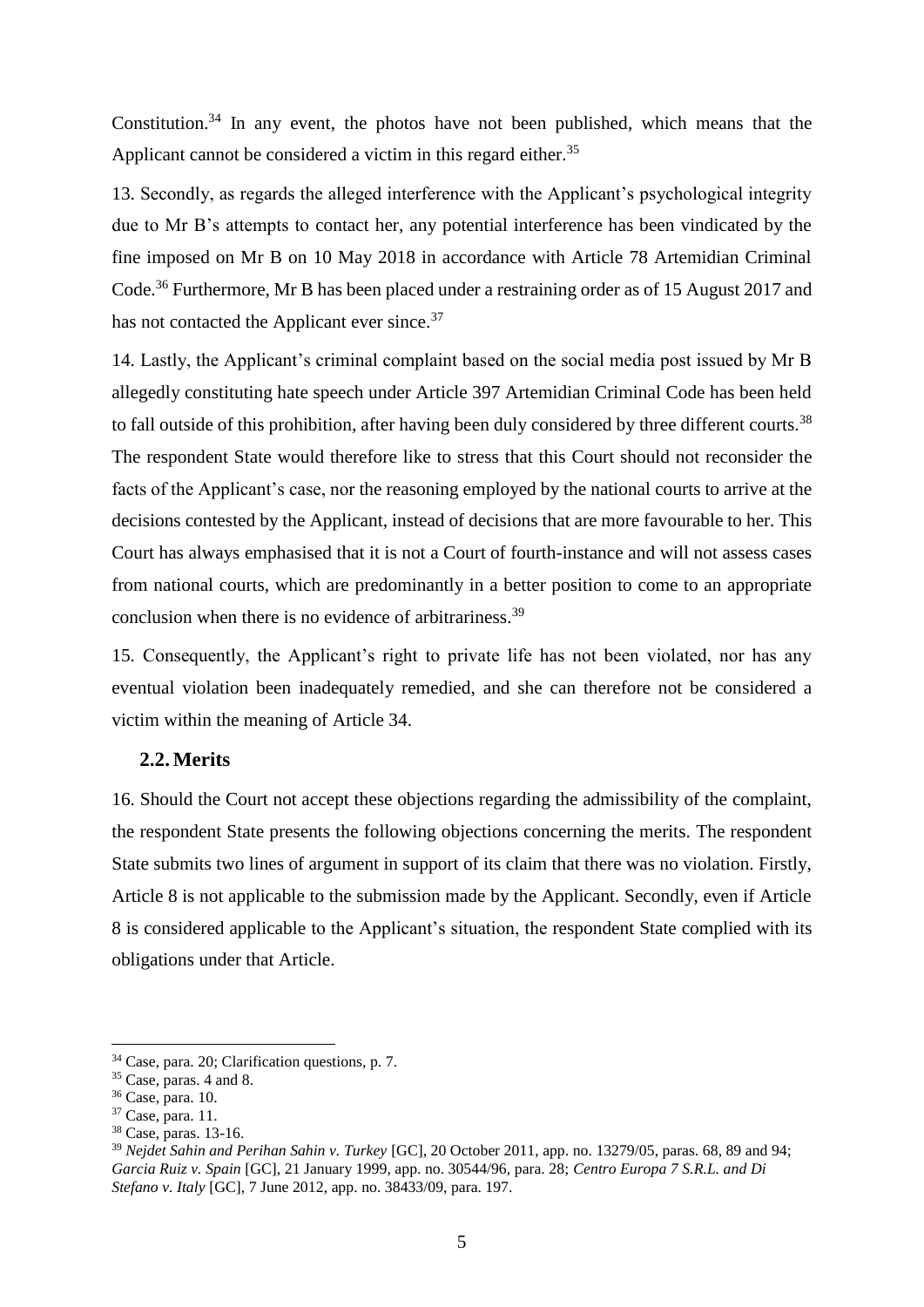#### **C. Applicability of Article 8**

17. The concept of private life has been construed broadly by the Court.<sup>40</sup> However, the respondent State contends that the Applicant's claim falls outside the scope of private life protected under Article 8. As can be seen from the analysis below, there was no reasonable expectation of privacy, nor did it concern the Applicant's right to protection of her reputation as covered by this Convention right.<sup>41</sup>

18. In *Uzun v. Germany* this Court stated that "private life" entails the protection of a "reasonable expectation of privacy" for every person.<sup>42</sup> The right to respect for "private life" is the right to privacy, the right to live as far as one wishes, protected from publicity.<sup>43</sup> However, this Court has previously ruled that once connected to the internet, users of e-mail no longer enjoy an effective protection of their privacy and expose themselves to receiving unwanted messages.<sup>44</sup> States can in this context not be required to make additional efforts to discharge their positive obligations under Article 8.<sup>45</sup> That same reasoning can accordingly be applied to social media platforms. The Applicant was a member of the online social media platform Friendzone. She actively and deliberately registered herself, which she did out of her own volition. It is known that when a person becomes a member of a social media platform, their identity and the personal information that they have willingly provided the platform with becomes publicly available, subject to the terms and conditions agreed upon with the service provider. This means that, unless blocked by a user, other members can obtain said information, access another user's account, and contact anyone active on the platform.<sup>46</sup> When creating an account on Friendzone, the Applicant knowingly and willingly consented to these terms and conditions and, by doing so, relinquished part of her privacy concerning all private matters that are publicly accessible on the online platform. The Applicant in fact made her full name and profile picture available, and allowed all other Friendzone users to contact her.<sup>47</sup> Hence, there is no reasonable expectation to private life in this respect, since the Applicant purposely used the platform and therefore put herself into this situation.

<sup>40</sup> *Axel Springer AG v. Germany*, 07 February 2012, app. no. 39954/08, para. 83.

<sup>41</sup> *Pfeifer v. Austria*, 15 November 2007, app. no. 12556/03, para. 35.

<sup>42</sup> Uz*un v. Germany,* 2 September 2010, app. no. 35623/05, para. 44.

<sup>43</sup> *National Federation of Sportspersons' Associations and Unions (FNASS) and Others v. France*, 18 January 2018, app. nos. 48151/11 and 77769/13, para. 152.

<sup>44</sup> *Muscio v. Italy* (admissibility decision), 13 November 2007, app. no. 31358/03.

<sup>45</sup> *Ibid*.

<sup>46</sup> Clarification questions, pp. 2 and 10.

<sup>47</sup> Clarification questions, p. 10.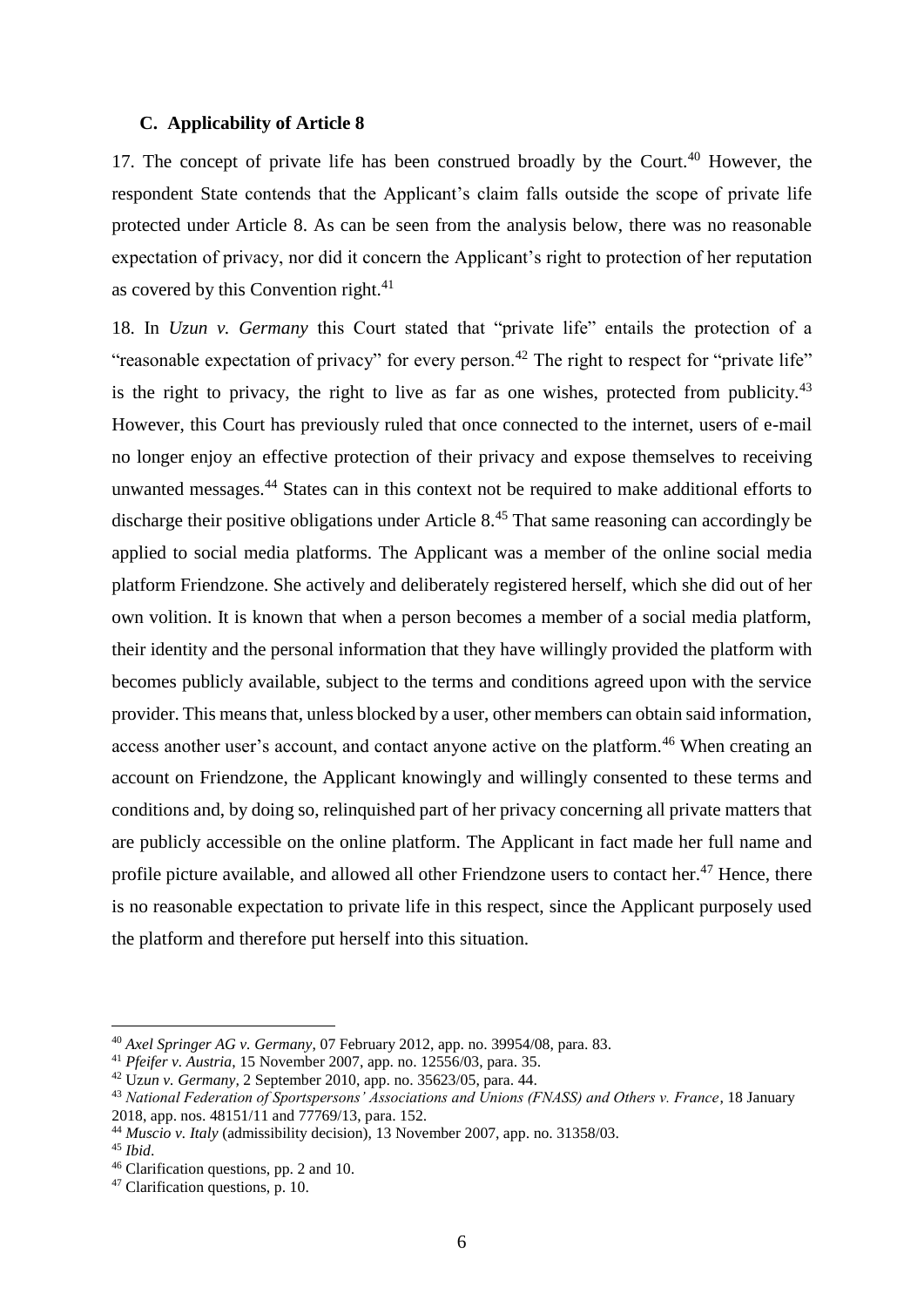19. Article 8 is furthermore not applicable, as the protection of the Applicant's reputation was not at stake in this case. In order for this right to apply, "an attack on a person's reputation must attain a certain level of seriousness and in a manner causing prejudice to personal enjoyment of the right to respect for private life."<sup>48</sup> As already stated above, the Applicant did not enjoy a right to private life on this online platform, as she made highly sensitive information,<sup>49</sup> i.e. her name and profile picture, publicly available.<sup>50</sup> She did so out of her own volition and subject to her own privacy adjustments.<sup>51</sup> Further, Mr B is known for being an activist regarding the preservation of the environment. Therefore, his primary objective in posting the statement in question<sup>52</sup> was to criticise the practices of the oil company "DOV", making his claims more relatable by identifying a, to him, well-known employee. Accordingly, Mr B's statement on Friendzone cannot be construed as an attack on the Applicant's right to private life under Article 8.<sup>53</sup>

20. Additionally, the Applicant cannot rely on Article 8 in order to complain about a loss of reputation, since this is the consequence of her own actions.<sup>54</sup> In *Flinkillä and Others v. Finland*, a private individual was considered to be in the public domain, solely based on her relationship with a public figure. <sup>55</sup> Therefore, although the Applicant herself was not a public person, she entered the public domain when she willingly started the relationship with Mr B, who himself was a public figure.<sup>56</sup> Accordingly, the Applicant should have been aware that her right to private life would become more limited. As a result, she cannot complain about a loss of reputation, because being in the public domain is the consequence of her own actions.

#### **D. Compliance with Article 8**

21. Provided that the Court does not agree with the reasoning above and finds that Article 8 is applicable, the respondent State puts forward the following reasons to prove that first, the present case is not concerned with negative obligations arising on the side of the respondent

<sup>48</sup> *Axel Springer AG v. Germany* [GC], *op. cit.*, para. 83.

<sup>49</sup> *Sciacca v. Italy*, 11 January 2005, app. no. 50774/99 para. 29; *Reklos and Davourlis v. Greece*, 15 January 2009, app. no. 1234/05, para. 40; *Von Hannover v. Germany (No. 2)*, 7 February 2012, app. nos. 40660/08 and 60641/08, para. 96.

<sup>50</sup> Clarification questions, pp. 2 and 10.

<sup>51</sup> *Ibid*.

<sup>52</sup> Case, para. 5.

<sup>53</sup> *Haldimann and Others v. Switzerland,* 24 February 2015, app. no. 21830/09, para. 52.

<sup>54</sup> *Sidabras and Džiautas v. Lithuania*, 27 July 2004, app. nos. 55480/00 and 59330/00, para. 49.

<sup>55</sup> *Flinkkilä and Others v. Finland*, 6 April 2010, app. no. 25576/04, para. 83.

<sup>56</sup> Clarification questions, p. 14.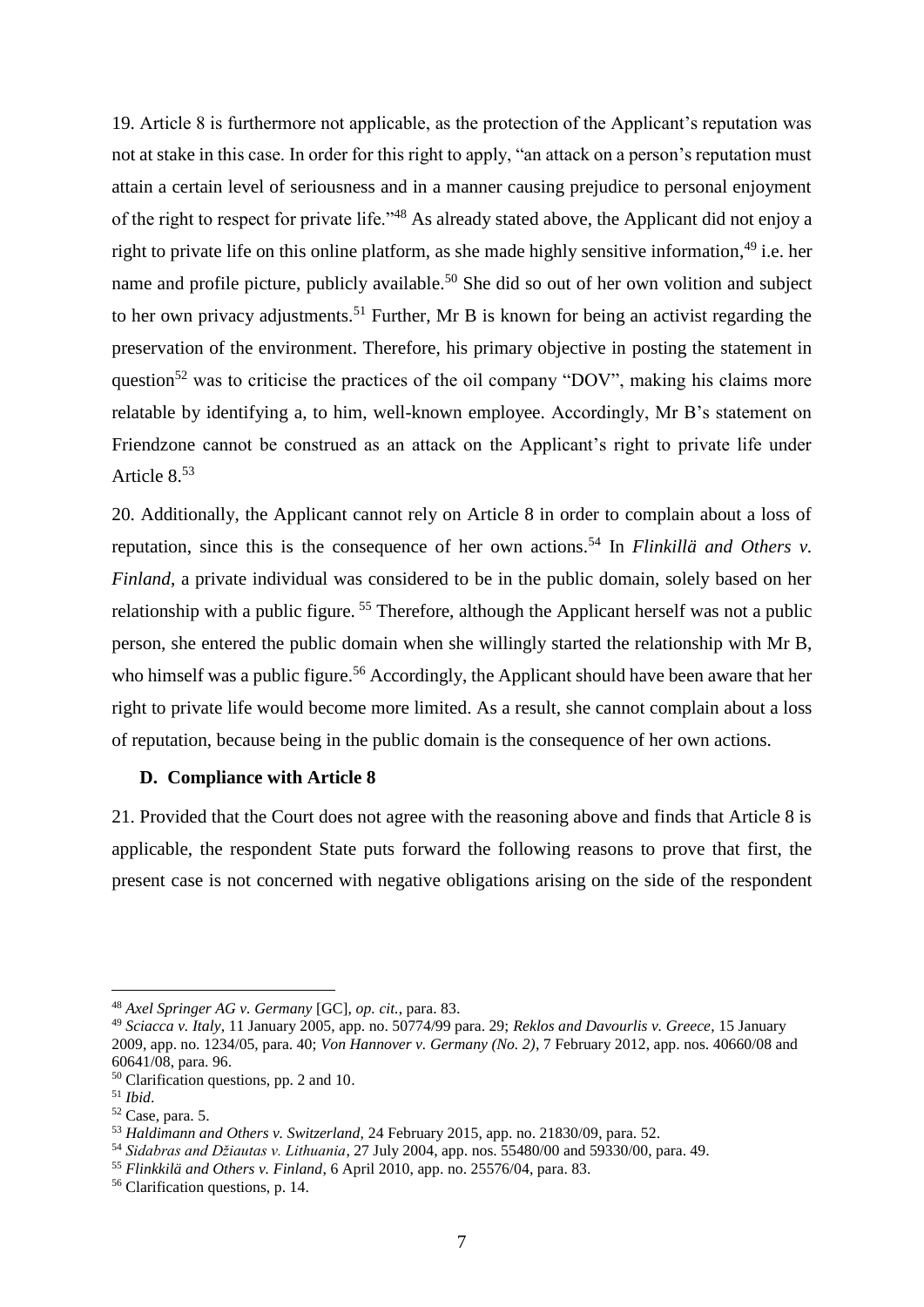State, and second, it has been fully compliant with its positive obligations arising from Article 8.

22. Firstly, the Applicant claims a violation of Article 8, which protects her private life from an interference by a public authority, based on the fact that the judicial system allegedly did not grant her favourable decisions in her criminal complaints concerning the alleged cyber harassment and hate speech employed by Mr B.<sup>57</sup> The only conceivable option for the Applicant is to argue that her right to private life was infringed because the respondent State failed to fulfil its obligations by not offering sufficient protection against said infringement. However, the actions taken by the Artemidian judiciary do not amount to an interference with this right. Therefore, any claims under this Article must fall within the respondent State's positive obligations under this provision, not under its negative obligations.<sup>58</sup>

23. Secondly, the respondent State submits that the Artemidian State has fully complied with its positive obligations under Article 8 for three reasons. First, there was no interference with the Applicant's rights by the respondent State during the first set of criminal proceedings. Second, the national authorities effectively found a fair balance between the two conflicting rights under the Convention during the second set of criminal proceedings, namely Articles 8 and 10. Third, when balancing those rights, the national authorities enjoy a large margin of appreciation.

#### a. Existence of an interference with the Applicant's private life

24. The respondent State does not contest the fact that there was an interference with the Applicant's right to private life by a third party, Mr B, who was convicted for his actions.<sup>59</sup> The respondent State in such situations bears responsibility by means of a positive obligation to protect the person whose rights have been interfered with by a third party from further interference.<sup>60</sup> The national authorities complied with this obligation during both sets of criminal proceedings instituted by the Applicant. Firstly, the judiciary effectively protected the Applicant from Mr B's threats,  $61$  and secondly, the judiciary effectively found a fair balance between the Applicant's right to private life under Article 8 and Mr B's right to freedom of expression under Article  $10^{62}$  As regards the former, the respondent State submits that the

 $57$  Case, paras. 7 and 12.

<sup>58</sup> *Lozovyye v. Russia*, 24 April 2018, app. no. 4587/09, para. 36.

 $59$  Case, para. 10.

<sup>60</sup> *Evans v. the United Kingdom* [GC], 10 April 2007, app. no. 6339/05, para. 75.

 $61$  Case, para. 11.

 $62$  Case, paras. 13, 14 and 16.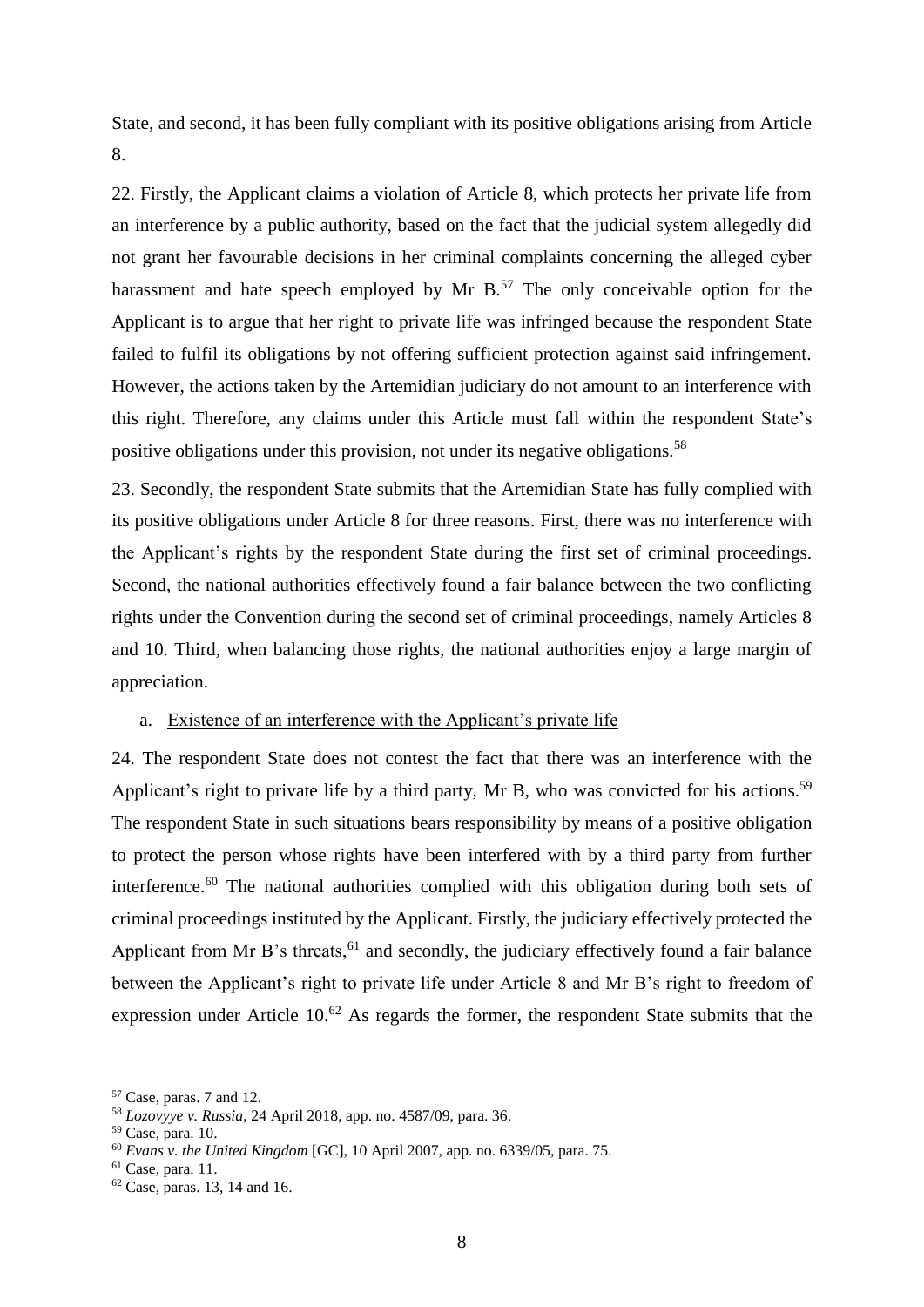national authorities effectively protected the Applicant's right to private life, based on four grounds.

25. First, Mr B's actions were examined by four different authorities: the police, the prosecutor's office, the first instance-court and the court of appeal.<sup>63</sup> Second, both courts came to the same conclusion, namely that Mr B's threats amounted to a violation of the Applicant's private life, and that he should therefore be found guilty of a misdemeanour against the public order and fined.<sup>64</sup> Third, the first-instance court already issued a temporary restraining order at the pre-trial investigation and subsequently upheld that restraining order, prohibiting Mr B from contacting the Applicant by any means for a period of two years.<sup>65</sup> The restraining order was reinforced by a conditional prison sentence, taking effect in case Mr B failed to comply.<sup>66</sup> Fourth, the restraining order has proven to be effective because Mr B has not contacted the Applicant ever since.<sup>67</sup> Therefore, the respondent State concludes that there was no violation of the Applicant's right to private life under Article 8, as the national authorities effectively protected her from Mr B's threats and prevented him from contacting her again.

#### b. Limitations and fair balance between Articles 8 and 10

26. The right to private life guaranteed in Article 8 is a qualified right, subject to certain limitations in cases where the fundamental rights of another individual are at stake. $^{68}$  In the present case, the rights concerned are the Applicant's right to private life under Article 8 and Mr B's right to freedom of expression under Article 10. This Court has stated that these two rights deserve equal respect and protection, irrespective of which of them is invoked before the Court.<sup>69</sup>

27. The freedom of expression is one of the first human rights developed, before any international mechanisms existed, and this Court has stated that it constitutes a fundamental right in any democratic society.<sup>70</sup> The respondent State emphasises that the measures and procedures that it has in place, and which have been employed by the State authorities and the judiciary, reflect a fair balancing exercise in accordance with the following principles laid down by this Court.

<sup>63</sup> Case, paras. 8-11.

<sup>64</sup> Case, paras. 10-11.

 $65$  Case, paras. 7 and 10.

<sup>66</sup> Case, para. 10.

<sup>67</sup> Case, para. 11.

<sup>68</sup> Article 8(2).

<sup>69</sup> *Delfi AS v. Estonia* [GC], 16 June 2015, app. no. 64569/09, para. 139.

<sup>70</sup> *Handyside v. the United Kingdom,* 7 December 1976, app. no. 5493/72, para. 49.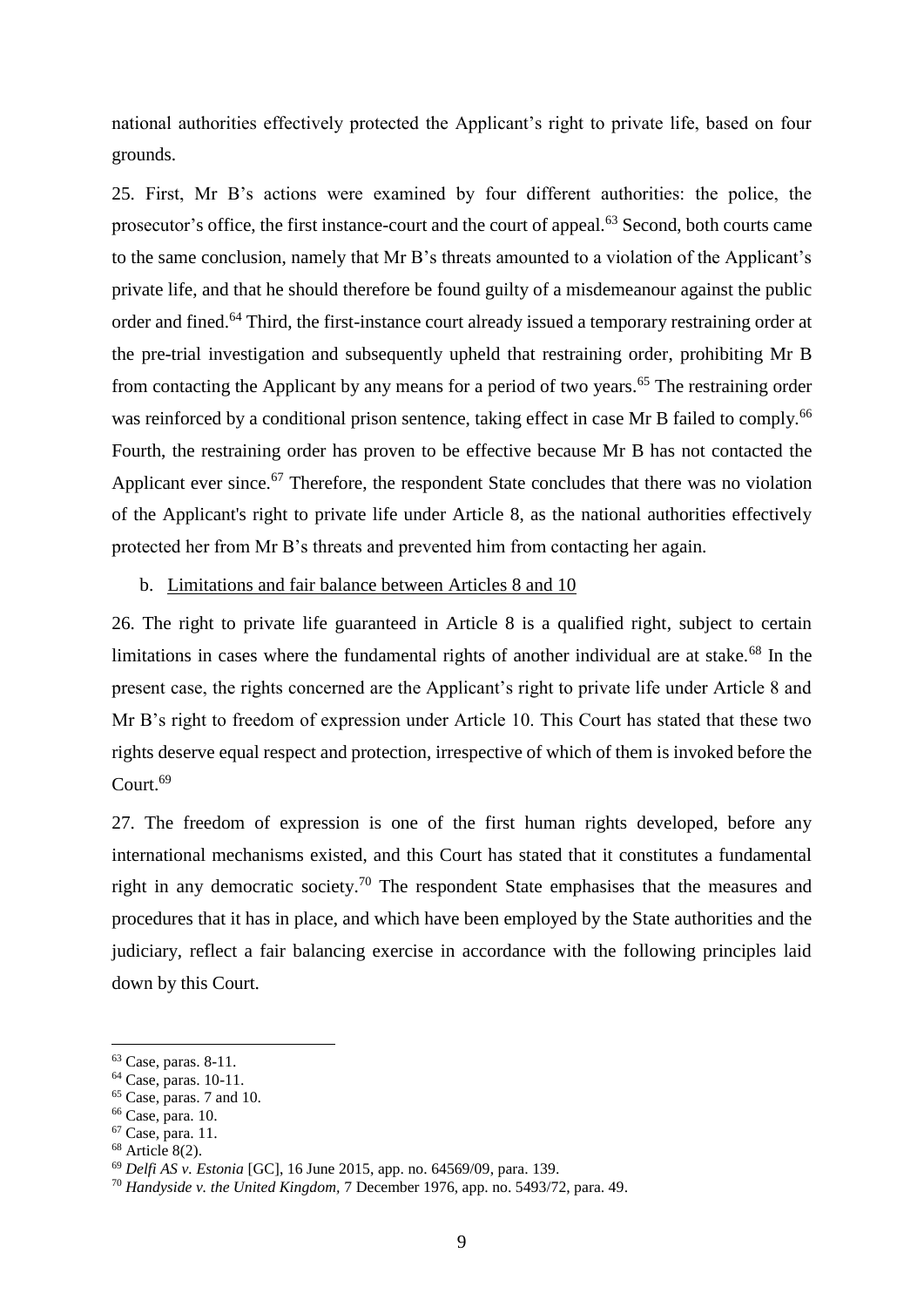28. The main issue in the second set of criminal proceedings before national courts was whether Mr B's statements qualified as hate speech. Based on the Court's judgement in *Perinçek v. Switzerland*, the main criteria to assess whether a statement amounts to hate speech are: whether the statement, fairly construed and seen in its immediate or wide context, could be seen as a call for violence or justification of violence, hatred, or intolerance; and whether the manner and capacity of the statement could lead to harmful consequences.<sup>71</sup> It should be noted that a statement which is offensive but does not incite violence does not constitute hate speech,<sup>72</sup> and that the "risk" must be a "real risk" of violence occurring, particularly against the "target".<sup>73</sup> As it can be observed in the assessment of the domestic courts, Mr B's statements do not reach the threshold for hate speech, as they do not incite violence which could represent a real risk to the Applicant. Indeed, it was never Mr B's intention to incite hatred or violence towards the Applicant. The main purpose of the post was to contribute to the debate on environmental pollution by large oil companies.<sup>74</sup> The offensive language used describing the Applicant does not incite violence towards her, it is merely an expression of the way in which Mr B perceived the Applicant and could be considered an emotional reaction as a consequence of their break-up, as also recognized by the relevant national authorities. <sup>75</sup> In addition, none of the threats were ever acted upon, which demonstrates once more that there was no real risk for the Applicant.<sup>76</sup> Moreover, the statements clearly do not fall within any of the examples which the Court identified in *Delfi AS v. Estonia* as constituting hate speech. These included for example antisemitism and linking all Muslims to terrorism.<sup>77</sup> It is clear that the statement made by Mr B does not amount to the severity of the topics that have been considered by this Court to constitute hate speech.

29. In respect to the comments which were made by Mr B's followers, the respondent State submits that neither the State nor Mr B are under any responsibility to directly remove these. Millions of online users post comments on a day-to-day basis, expressing themselves in ways that might be regarded as offensive or even defamatory. However, what needs to be taken into consideration is whether the comments could amount to "vulgar abuse" of a kind, which is common in communication on many internet portals.<sup>78</sup> The comments made by Mr B's

<sup>71</sup> *Perinçek v. Switzerland* [GC], 15 October 2015, app. no. 27510/08, para. 198.

<sup>72</sup> *Pihl v. Sweden*, 7 February 2017, app. no. 74742/14, para. 25.

<sup>73</sup> *Dmitriyevskiy v. Russia*, 3 October 2017, app. no. 42168/06, para. 99.

 $74$  Case, para. 5.

 $75$  Case, paras. 5 and 14.

<sup>76</sup> Case, para. 10.

<sup>77</sup> *Delfi AS v. Estonia* [GC], *op. cit.*, para. 136.

<sup>78</sup> *Tamiz v. the United Kingdom,* 19 September 2017, app. no. 3877/14, para. 81.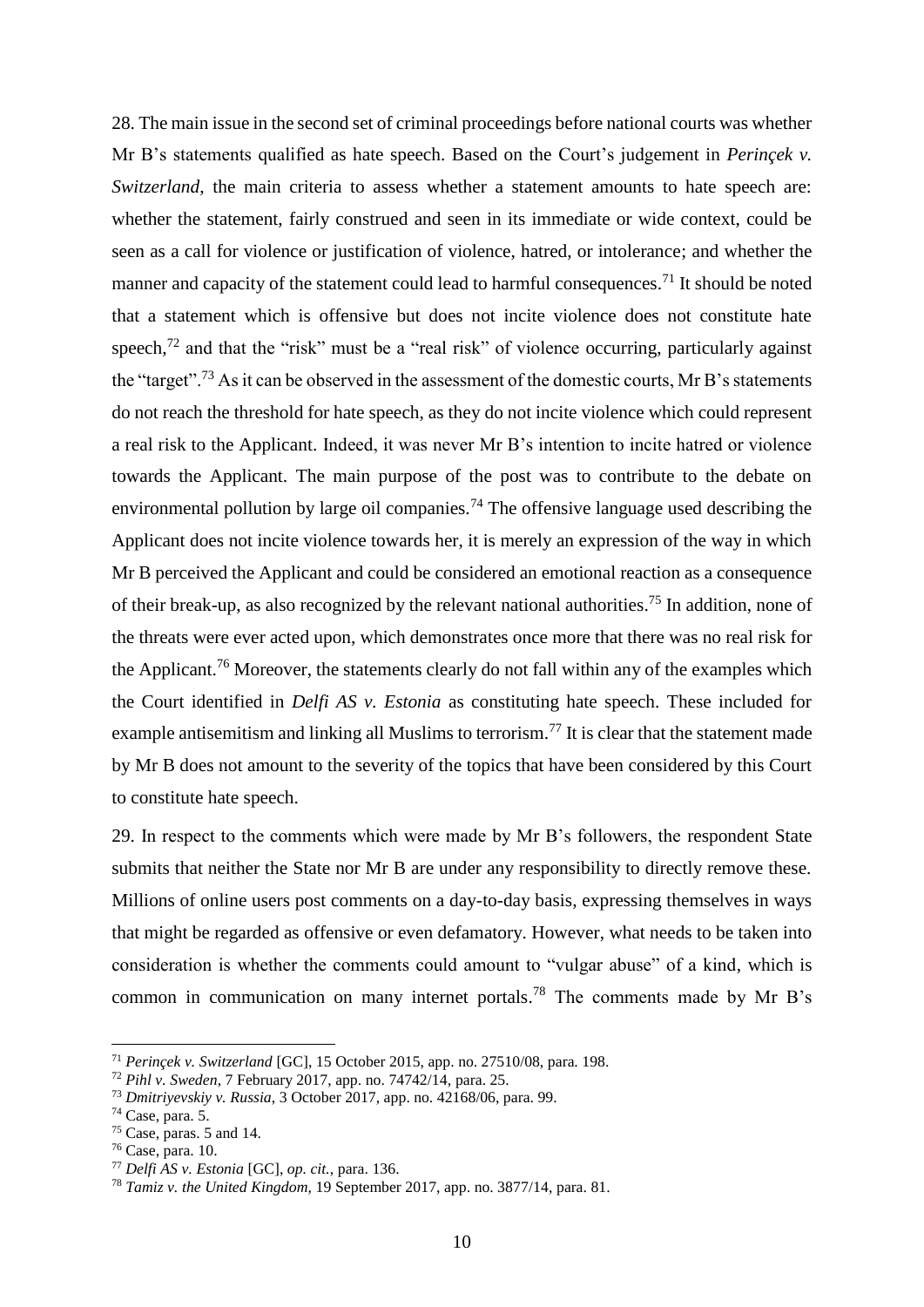followers in response to his publication on "DOV" and the Applicant could indeed be considered offensive. However, as elaborated below, they do not amount to "vulgar abuse" and therefore do not offer a possible invocation of protection under Article 8.

30. Based on the Court's guidance in *Delfi AS v. Estonia*, <sup>79</sup> there are several aspects which must be taken into account in a situation involving online comments, namely: (1) the context of the comments, (2) liability of the authors of the comments, (3) measures taken to prevent or remove the comments, (4) and consequences.

#### 1) Context of the comments

31. The comments were made during a heated discussion concerning environmental issues, which is a highly debated and controversial topic worldwide. In any event, the comments employed by the Friendzone users were made in anger towards "DOV", which is, according to Mr B, responsible, amongst others, for the pollution of the environment.<sup>80</sup> These comments were made in an overall situation of anger and disbelief and therefore amount to provocative instead of defamatory statements. Furthermore, when assessing the context of the comments in *Pihl v. Sweden*, the Court differentiated between an intermediary with economic interests and one without.<sup>81</sup> Mr B can hardly be said to have an economic interest in the comments and, in any case, is not obliged to remove the comments made by his followers. The monitoring and moderation of the online discussion on Friendzone occurs mainly through the reporting system in place, which allows users to "report posts, comments and messages amounting to hate speech, threats or inciting to violence, related to violence and criminal activity."<sup>82</sup> Hence, the users themselves are the ones primarily responsible for pointing out any comments that they believe would fall under the aforementioned categories. Furthermore, this Court has also observed in *MTE v. Hungary,* that the "victim" never requested the comments to be removed "but opted to seek justice directly in court – an element that did not attract any attention in the domestic evaluation of the circumstances."<sup>83</sup> In the present case, the Applicant, or any other member of the platform, could have reported the comments, but this clearly did not happen as the comments remained untouched and online.<sup>84</sup> The domestic courts thus took into account

<sup>79</sup> *Delfi AS v. Estonia* [GC], *op. cit.*, paras. 142.

 $80$  Case, paras. 5 and 6.

<sup>81</sup> *Pihl v. Sweden*, *op. cit.*, para. 31.

<sup>&</sup>lt;sup>82</sup> Clarification questions, p. 1.

<sup>83</sup> *MTE v. Hungary*, 2 February 2016, app. no. 22947/13, para. 83.

<sup>&</sup>lt;sup>84</sup> Clarification questions, pp. 1, 2 and 6.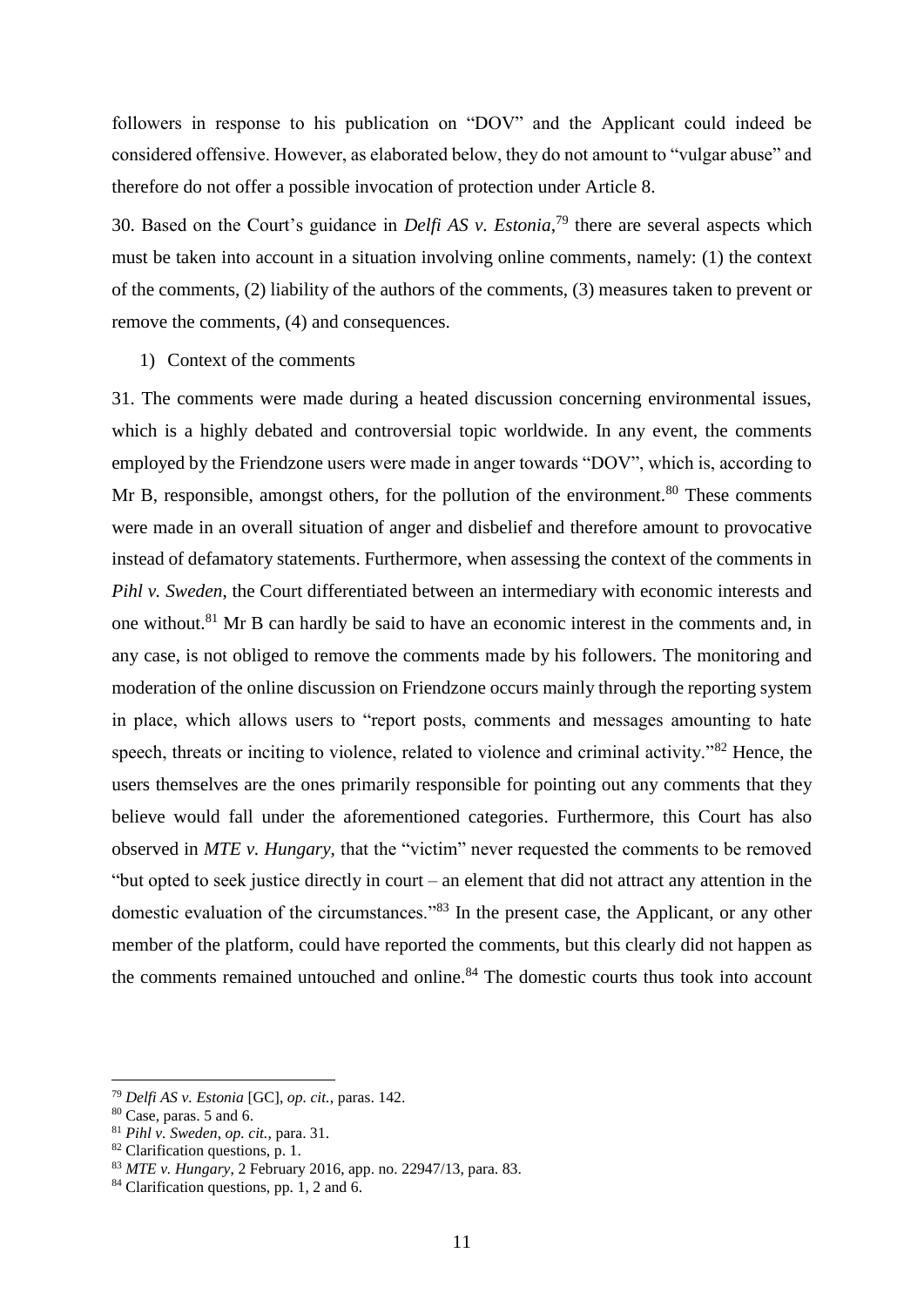this important factor in deciding whether or not the prosecution of or imposition on Mr B would be reasonable and in accordance with the jurisprudence of the Court.

2) Liability of the authors of the comments

32. Even though there are issues with the online disclosure and safeguarding of one's identity and privacy, in principle, each individual is responsible for their own actions online.<sup>85</sup> Thus. Mr B cannot be held accountable for the comments of his followers, nor are these comments attributable to him. In addition, the State does not have a positive obligation in such cases to intervene, as it would be an excessively disproportionate measure to impose any type of blanket ban or any other disproportionate restriction with the effect of limiting the freedom of expression on the Internet.<sup>86</sup> What is more, the State cannot be held more responsible for monitoring online activity on a private social media platform than the State is held responsible for monitoring e-mails. $87$ 

3) Measures taken to prevent or remove the comments

33. As stated before, the respondent State reiterates that the responsibility to take measures to delete the inappropriate comments does not lie with the State, but with the users of Friendzone and the social media platform itself. Therefore, the respondent State can be considered to be under an obligation to remove the comments made by Mr B's followers.

#### 4) Consequences

34. This case is not about a company, but a private person. Consequently, excessively harsh measures in the form of sanctions or penalties on Mr B would have interfered with his freedom of expression. Criminal prosecution must be heavily scrutinised, and may only in very exceptional circumstances, where there are serious reasons, be considered an appropriate sanction.<sup>88</sup> Therefore, the national courts rightly decided not to apply this sanction.

35. Thus, based on the application of this Court's criteria in *Delfi AS v. Estonia*, <sup>89</sup> no further action was required to protect the Applicant from the comments in question.

c. The State's margin of appreciation

<sup>85</sup> *Delfi AS v. Estonia* [GC], *op. cit.*, paras. 147-151.

<sup>86</sup> *Ahmet Yildirim v. Turkey*, 18 December 2012, app. no. 3111/10, paras. 54 and 56.

<sup>87</sup> *Muscio v. Italy* (admissibility decision), *op. cit.*

<sup>88</sup> *Dmitriyevskiy v. Russia*, *op. cit.*, para. 117; *Sinkova v. Ukraine*, 27 February 2018, app. no. 39496/11, para. 111.

<sup>89</sup> *Delfi AS v. Estonia* [GC], *op. cit*.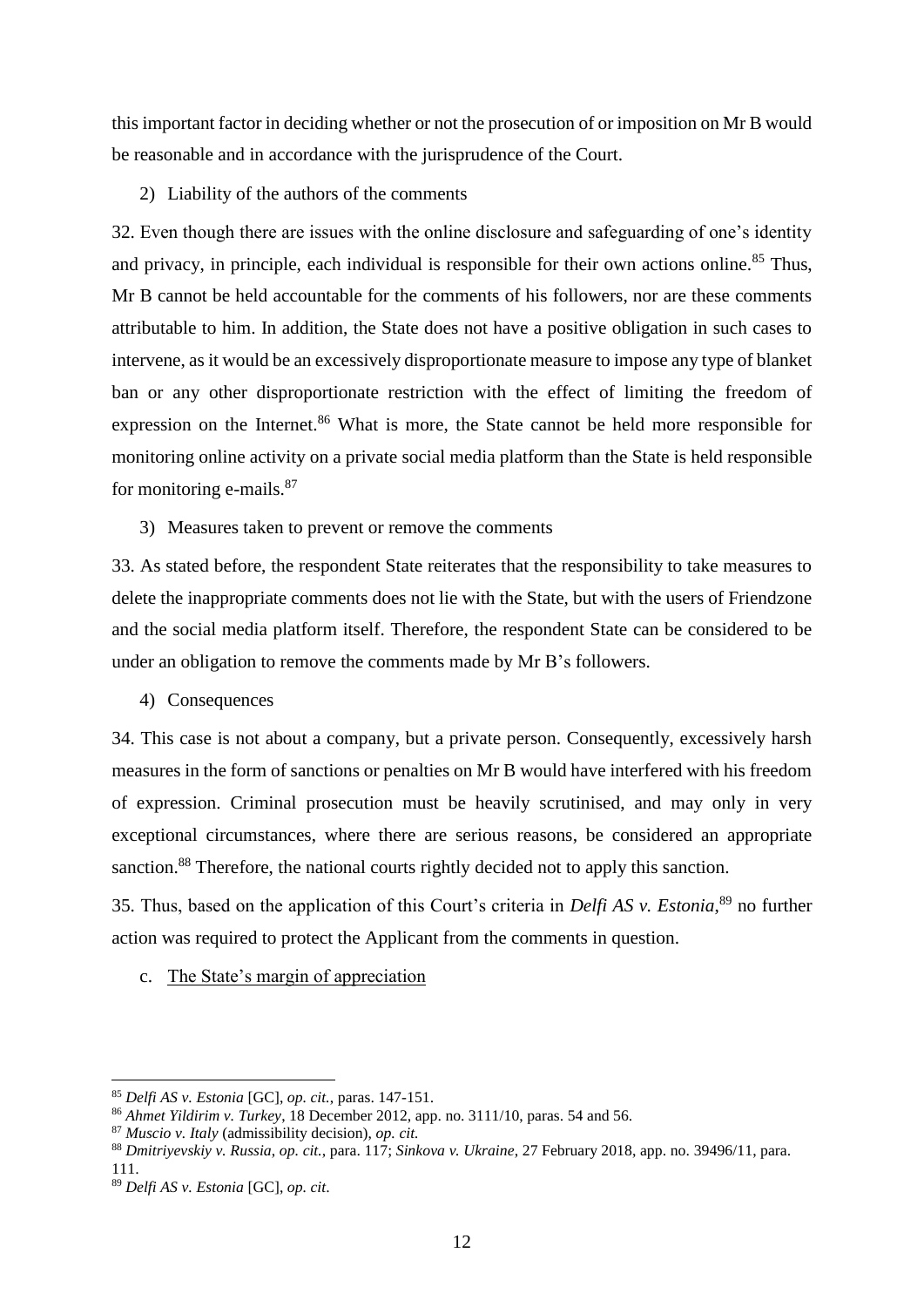35. ECHR contracting States are granted a certain margin of appreciation, as they enjoy discretion as to the choice of measures to take in order to secure their obligations under the Convention.<sup>90</sup> The Court has held that there is a "minimum requirement, that an effective legal system must be in place and operating for the protection of the rights falling within the notion of 'private life',"<sup>91</sup> while the respondent State must also take into account its obligations under Article 10.<sup>92</sup> The respondent State has not exceeded its margin of appreciation when balancing the Applicant's right to private life and Mr B's right to freedom of expression under Article 10. This can be seen from the comprehensive legal framework intended to protect the rights under Article 8, which criminalises such violations whilst also taking into account the importance of the freedom of expression in a democratic society by imposing a high threshold for criminal liability.<sup>93</sup> Furthermore, in the criminal proceedings against Mr B, the national authorities conducted an adequate balancing exercise between the competing rights at stake by taking account of the harm suffered by the Applicant, but also of the facts that Mr B is a public figure who engages in the public debate,  $94$  and that he has never acted upon his threats.  $95$  The respondent State would also like to emphasise that this Court has generally agreed that national authorities are in a better position to decide on the proper balancing of rights in a concrete situation.<sup>96</sup> This has been reiterated in several judgements, where the Court stated that it "would require strong reasons to substitute its view for that of the domestic courts<sup>"97</sup> when such a balancing exercise has been adequately conducted in conformity with the Court's criteria. This has already been extensively argued in section b.

36. Moreover, the fact that the respondent State did not exceed its margin of appreciation is corroborated by the existence of sufficient protection measures against interferences with rights under Article 8. This can be seen from the fact that when creating an online account on Friendzone, certain adjustments may be made, as users can customise their privacy settings and hence regulate what other users can view and who can reach their profile and information.<sup>98</sup> The Applicant could thus have easily accessed and adjusted these settings to prevent third parties from being able to access her information or sending messages to her account.<sup>99</sup> In

<sup>90</sup> *Tamiz v. the United Kingdom*, *op. cit.*, para. 90.

<sup>91</sup> *Karak*ó *v. Hungary,* 28 April 2009, app. no. 39311/05, para. 19.

<sup>92</sup> *Ibid*., para. 20.

<sup>93</sup> Case, paras. 26-28.

<sup>&</sup>lt;sup>94</sup> Clarification questions, p. 14.

<sup>95</sup> Case, paras. 7, 10, 13 and 16.

<sup>96</sup> *Handyside v. the United Kingdom*, *op. cit.*, para. 48.

<sup>97</sup> *Delfi AS v. Estonia* [GC], *op. cit.*, para. 139; *Perinçek v. Switzerland* [GC], *op. cit.*, para. 198.

<sup>&</sup>lt;sup>98</sup> Clarification questions, pp. 1 and 2.

<sup>99</sup> *Ibid*.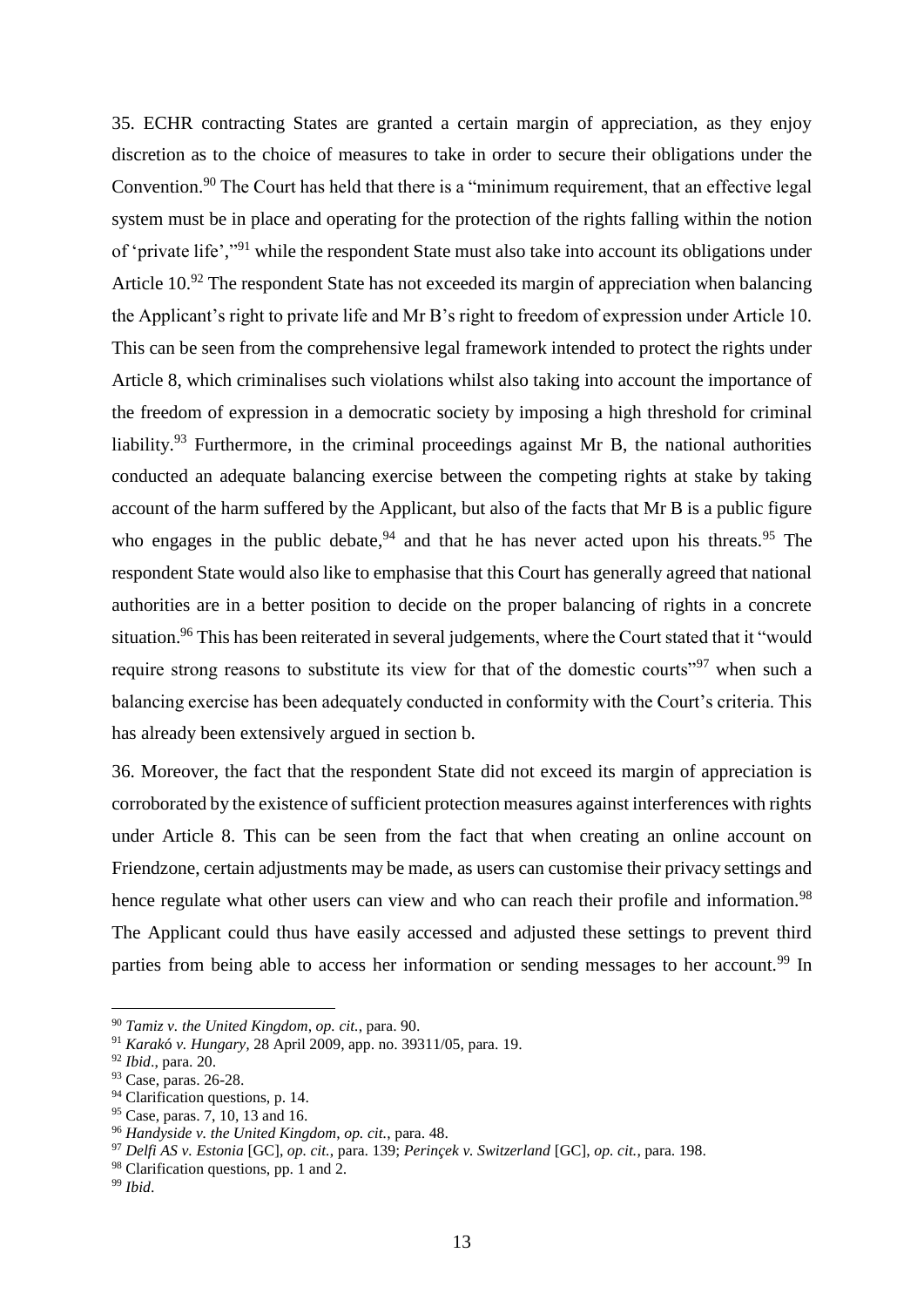addition, as mentioned before, the Applicant could have requested Mr B or Friendzone to remove the post or the comments to that post.<sup>100</sup> Ultimately, the Applicant could have also blocked Mr B or even report him to the Friendzone moderators in order to take the steps necessary to protect herself from Mr B's behaviour. Friendzone is a leading social media platform,<sup>101</sup> and it is neither the respondent State's responsibility nor its competence to restrict and regulate comments and views spread online. Friendzone itself could have taken further necessary measures.<sup>102</sup>

37. In conclusion, even if there was an interference with the Applicant's rights under Article 8, the respondent State should not be held accountable for this interference, because the national judicial authorities adequately protected the Applicant from cyber harassment in the first set of criminal proceedings and performed an adequate balancing exercise in the second set of criminal proceedings. There was no obligation for the respondent State to provide any further protection beyond the criminalisation of violations of rights under Article 8 and the legal proceedings already available to the Applicant.

#### <span id="page-19-0"></span>**3. Alleged violation of Article 14**

#### <span id="page-19-1"></span>**3.1. Admissibility**

38. The application under Article 14 in conjunction with Articles 6 and 8 must be considered inadmissible for two reasons.

39. Firstly, it must be stressed that the Applicant has already taken the chance to bring her discrimination complaint before the first-instance criminal court and lodged a constitutional complaint based on the alleged existence of discrimination against her.<sup>103</sup> Thus, a repeated examination of the facts of the case by this Court amounts to a fourth-instance complaint.<sup>104</sup>

40. Secondly, the evidence provided by the Applicant fails to prove the existence of any discriminatory practice, because it did not include any statistical evidence of a more favourable treatment of men over women, or any other proof of differential treatment.<sup>105</sup> Moreover, the respondent State is committed to equal rights, which becomes apparent from the State being a party to most human rights treaties, such as: the core United Nations human rights treaties and

<sup>100</sup> *Egill Einarsson v. Iceland (No. 2),* 17 July 2018, app. no. 31221/15, para. 38.

<sup>&</sup>lt;sup>101</sup> Case, para. 5.

<sup>&</sup>lt;sup>102</sup> Clarification questions, p. 2.

<sup>103</sup> Case, paras. 16 and 17.

<sup>104</sup> *Kemmache v. France (No. 3)*, 24 November 1994, app. no. 17621/91, para. 44.

<sup>105</sup> *A v. Croatia,* 14 October 2010, app. no. 55164/08, para. 97.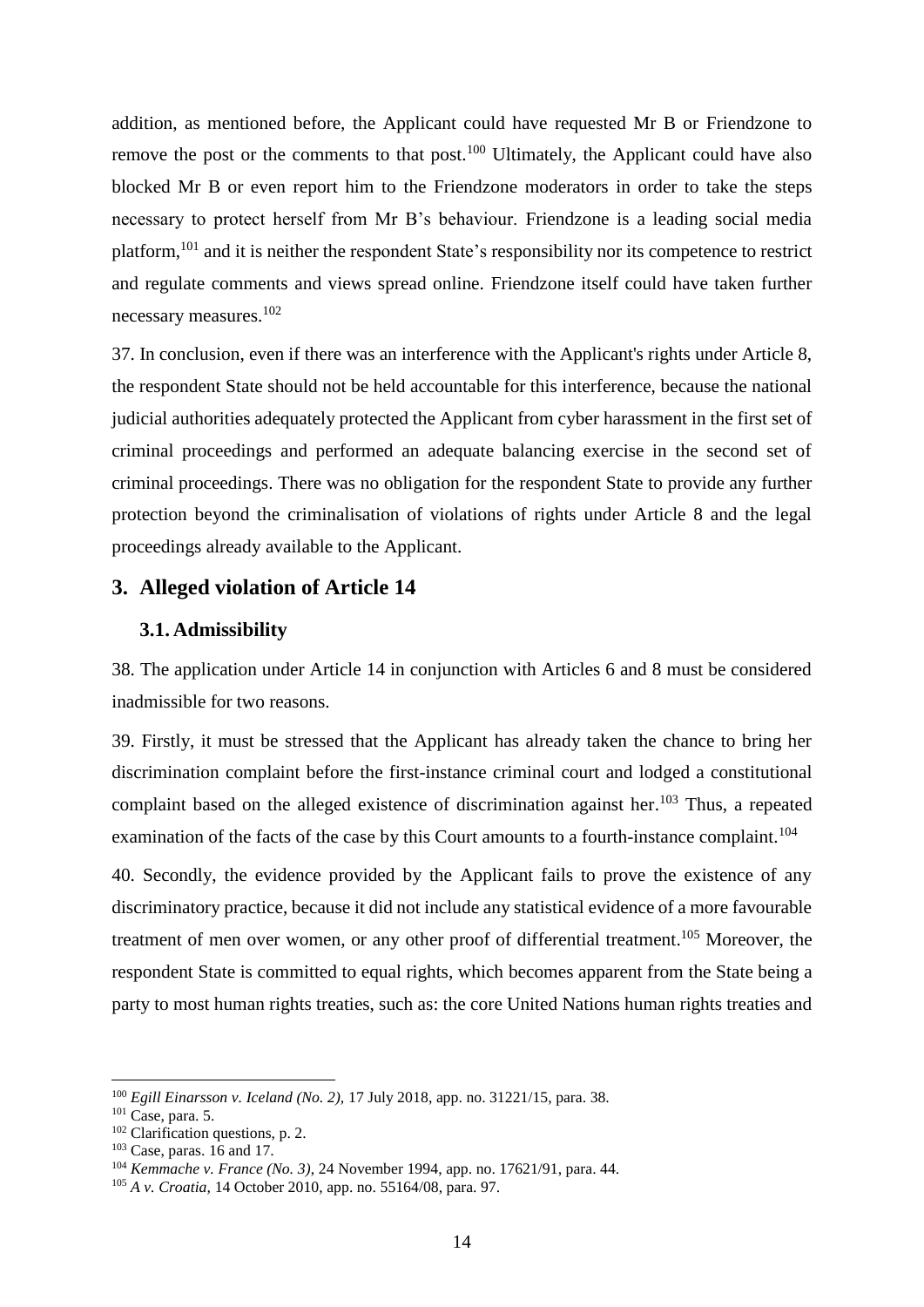all of the ECHR Protocols,<sup>106</sup> and the recent reform of the procedure before the Constitutional Court.<sup>107</sup> As far as the Constitutional Court is concerned, the Applicant already had the possibility to lodge a complaint alleging discrimination, which was aimed at remedying occurrences of discrimination. However, also the Constitutional Court found there to be no discrimination when it declared the complaint inadmissible.<sup>108</sup> For these reasons, the complaint should be declared inadmissible by way of being manifestly ill-founded under Article 35(3)(a).

#### <span id="page-20-0"></span>**3.2. Merits**

41. Should the Court not accept these objections regarding the admissibility of the complaint, the respondent State submits the following objections regarding the merits of the application.

42. Article 14 provides that the rights conferred upon individuals by the Convention must be ensured without discrimination. In order to determine that there was a violation of Article 14, the Court traditionally sought to establish whether a person can properly compare themselves with another class of persons that is treated more favourably.<sup>109</sup> However, in the case of *Carvalho Pinto de Sousa Morais v. Portugal*, the finding of a violation of Article 14 was primarily based on the failure on part of the judiciary to consider the individual circumstances at hand. Instead, the Portuguese Supreme Court "made a general assumption without attempting to look at its validity in the specific case of the applicant."<sup>110</sup> It must be stressed that the national courts actually considered the individual circumstances of the Applicant's complaints and took into account factors such as Mr B's previous behaviour and social standing.<sup>111</sup>

43. In the case at hand, the Applicant claims that there was discrimination based on gender, which falls within the ambit of "sex" as one of the grounds listed in the provision.<sup>112</sup> However, there is a lack of proof that men finding themselves in situations comparable to that of the Applicant are being treated more favourably than women as regards their rights under Article 6. The Applicant solely invokes reports of the local NGO Themis to corroborate her allegations, which completely omits all information concerning the situation of Artemidian men. In any event, this Court ruled that statistics in themselves cannot "disclose a practice which could be

<sup>106</sup> Case, para. 19.

<sup>107</sup> Case, para. 22.

<sup>108</sup> Case, para. 18.

<sup>109</sup> *Van der Mussele v. Belgium*, 23 November 1983, app. no. 8919/80, para. 43.

<sup>110</sup> *Carvalho Pinto de Sousa Morais v. Portugal*, 25 July 2017, app. no. 17484/15, para. 52.

 $111$  Case, paras. 10 and 16.

<sup>112</sup> *Konstantin Markin v. Russia* [GC], 22 March 2012, app. no. 30078/06, para. 127.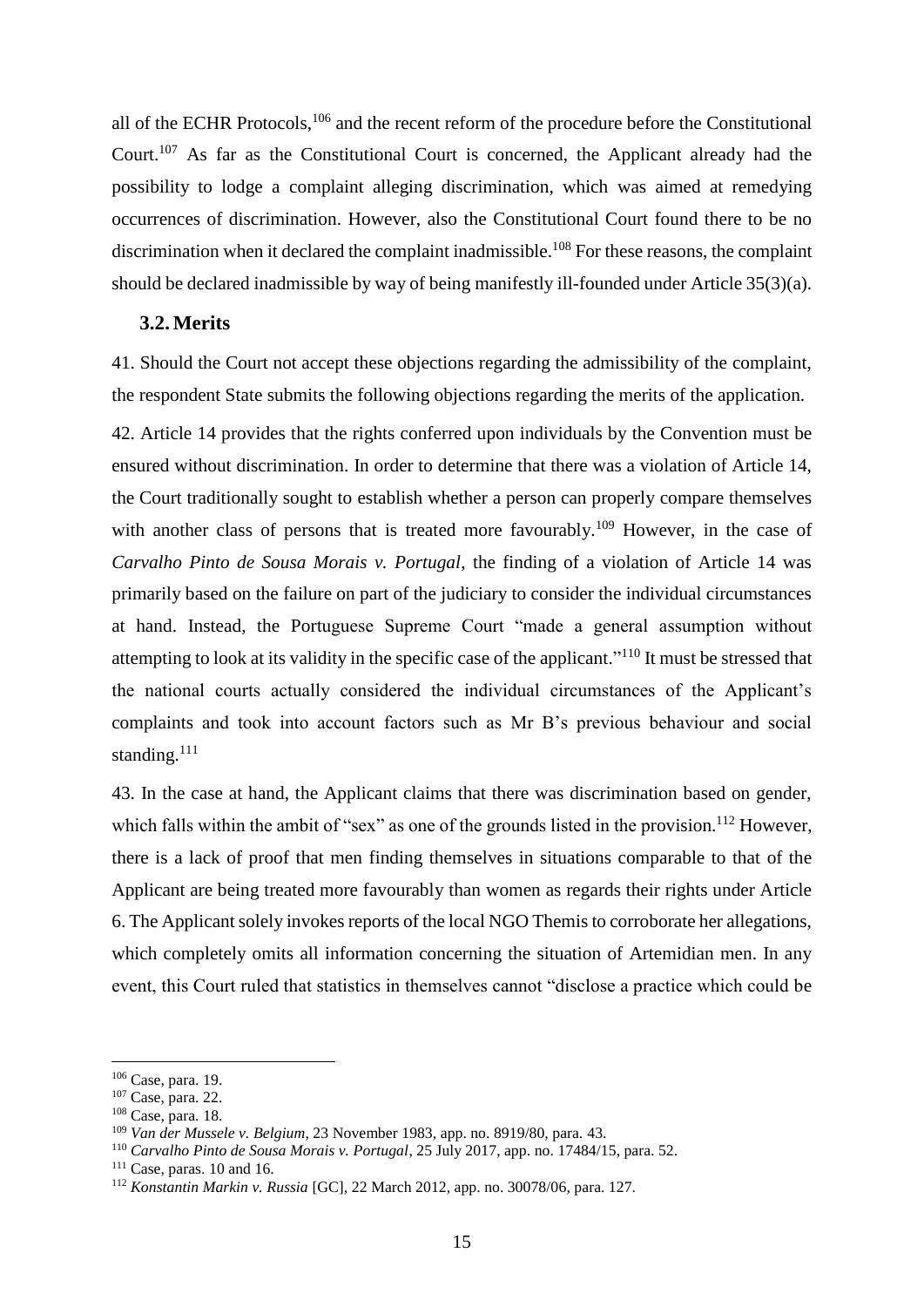classified as discriminatory."<sup>113</sup> Accordingly, these reports are not enough to substantiate the allegations put forward by the Applicant. Furthermore, they must be evaluated with due precaution, given that they are not an official source and cannot be considered trustworthy. The respondent State would hence like to emphasise that these reports do not form any legal or authentic source and should be treated with utmost diligence. Accepting this, it must be concluded that there is insufficient evidence of the Applicant having been subjected to differential treatment, and thus no violation of Article 14 can be established. This holds even if the Court chooses to follow the approach taken in *Carvalho Pinto de Sousa Morais v. Portugal*, mentioned above. There, the Court criticised the judiciary for its lack of considering the circumstances in the concrete case at hand.<sup>114</sup> The Applicant's complaints were however duly considered before all relevant national authorities, by four in the first set of criminal proceedings<sup>115</sup> and three in the second set of criminal proceedings.<sup>116</sup> In particular, there were detailed considerations of the behaviour of Mr B, and the decisions issued by the prosecutor's office and the court of first-instance were backed by several reasons tailored specifically to the Applicant's situation.<sup>117</sup>

44. Concerning the alleged discrimination in consideration of the Applicant's claim to a violation of her right to private life under Article 8, the respondent State submits that women are not discriminated against by the respondent State. This holds true even if statistics would show that women were more often found to be victims of cyber harassment and hate speech than men. Rather, as was mentioned before, the Applicant must prove that her right to private life under Article 8 received less protection than that men would receive in a similar situation.<sup>118</sup> Thus, the respondent State stresses that the Applicant's right to private life received adequate protection by the national judiciary, as can be seen from the arguments developed in section 2.

45. First, the national authorities thoroughly examined the Applicant's claims of cyber harassment and hate speech, and, when applying Articles 352 and 397 Artemidian Criminal Code, concluded that the required threshold was not met.<sup>119</sup> Respectively four and three national authorities reached that conclusion, and the same conclusion would have been reached

<sup>113</sup> *Hugh Jordan v. the United Kingdom*, 4 May 2001, app. no. 24746/94, para. 154.

<sup>114</sup> *Carvalho Pinto de Sousa Morais v. Portugal*, *op. cit.*, paras. 52 and 55.

<sup>115</sup> Case, paras. 7-11.

<sup>116</sup> Case, paras. 12-16.

<sup>117</sup> Case, paras. 15-16.

<sup>118</sup> *Van der Mussele v. Belgium*, *op. cit.*, para. 43.

<sup>119</sup> Case, paras. 8-11.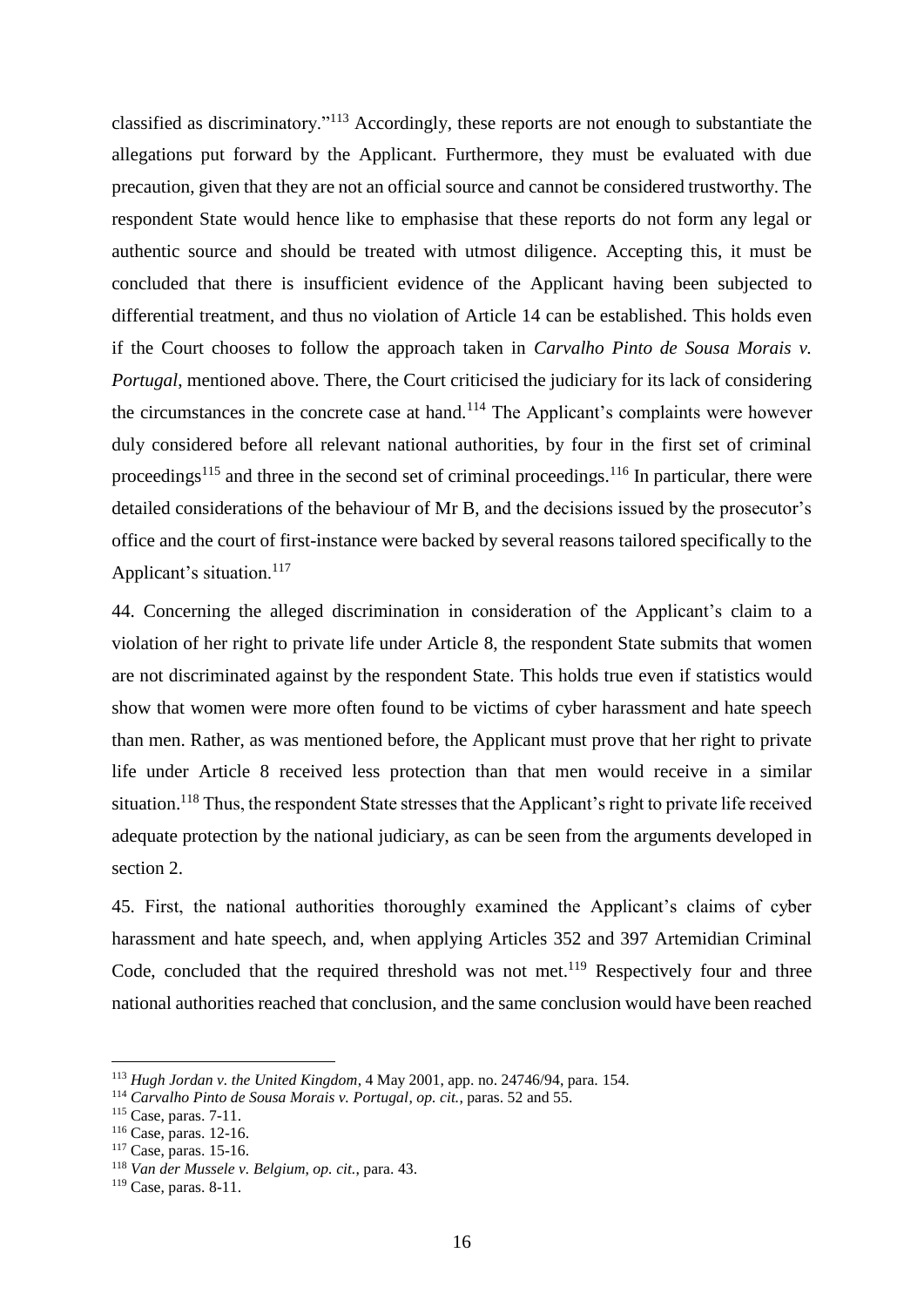if the case concerned a male victim. Indeed, the actions of Mr B cannot be considered to have reached the required threshold in any circumstances, regardless of the gender of the victim. Second, and connected to the finding that there had not been any hate speech, the balancing between the Applicant's right to private life and Mr B's right to freedom of expression was adequately performed as well, without there being any discrimination, based on the same reasoning as the first point.

46. The respondent State would also like to reiterate that it is fully committed to working towards ensuring that no one is subject to discrimination based on gender in Artemidia. In furtherance of that goal, it has signed and ratified almost all core United Nations treaties, which include the prohibition of discrimination, and has furthermore signed the Istanbul Convention, as well as CEDAW, thus devoting itself to the eradication of gender-based discrimination.<sup>120</sup> Similarly, in furtherance of this aim, the respondent State recently adopted the 2017 Anti-Discrimination Act.

47. Given the arguments provided above, there was no breach of Article 14 and the submission of the Applicant must thus be considered unfounded.

#### <span id="page-22-0"></span>**4. Alleged violation of Article 13**

48. The respondent State requests this Court to declare the application for a violation of Article 13 inadmissible under Article 34 for the reasons outlined below. When examining a complaint under Article 13, this Court has given consideration to both the merits of the claim and the findings on admissibility concurrently.<sup>121</sup> Therefore, the respondent State, attempting to avoid unnecessary repetition and facilitate the Court's task, will take a similar approach as the Court in combining admissibility and merits in the following.

#### <span id="page-22-1"></span>**4.1. Applicability**

49. Article 13 provides individuals with the right to obtain relief for violations of their Convention rights on the national level and imposes a positive obligation on all contracting States to provide for such remedies.<sup>122</sup> As the Court held in *Iovchev v. Bulgaria*, Article 13 guarantees the availability of remedies under national law to enforce the rights and freedoms under the Convention.<sup>123</sup> While Article 13 is applicable only in relation to an "arguable

<sup>120</sup> Case, para. 19.

<sup>121</sup> *M.A. v Cyprus*, 23 July 2013, app. no. 41872/10, para. 117; *Ivan Atanasov v Bulgaria*, 2 December 2010, app. no. 12853/03, paras. 100-101.

<sup>122</sup> Article 1 ECHR; *Kudła v. Poland* [GC], 26 October 2000, app. no. 30210/96, para. 152.

<sup>123</sup> *Iovchev v. Bulgaria*, 2 February 2006, app. no. 41211/98, para. 142.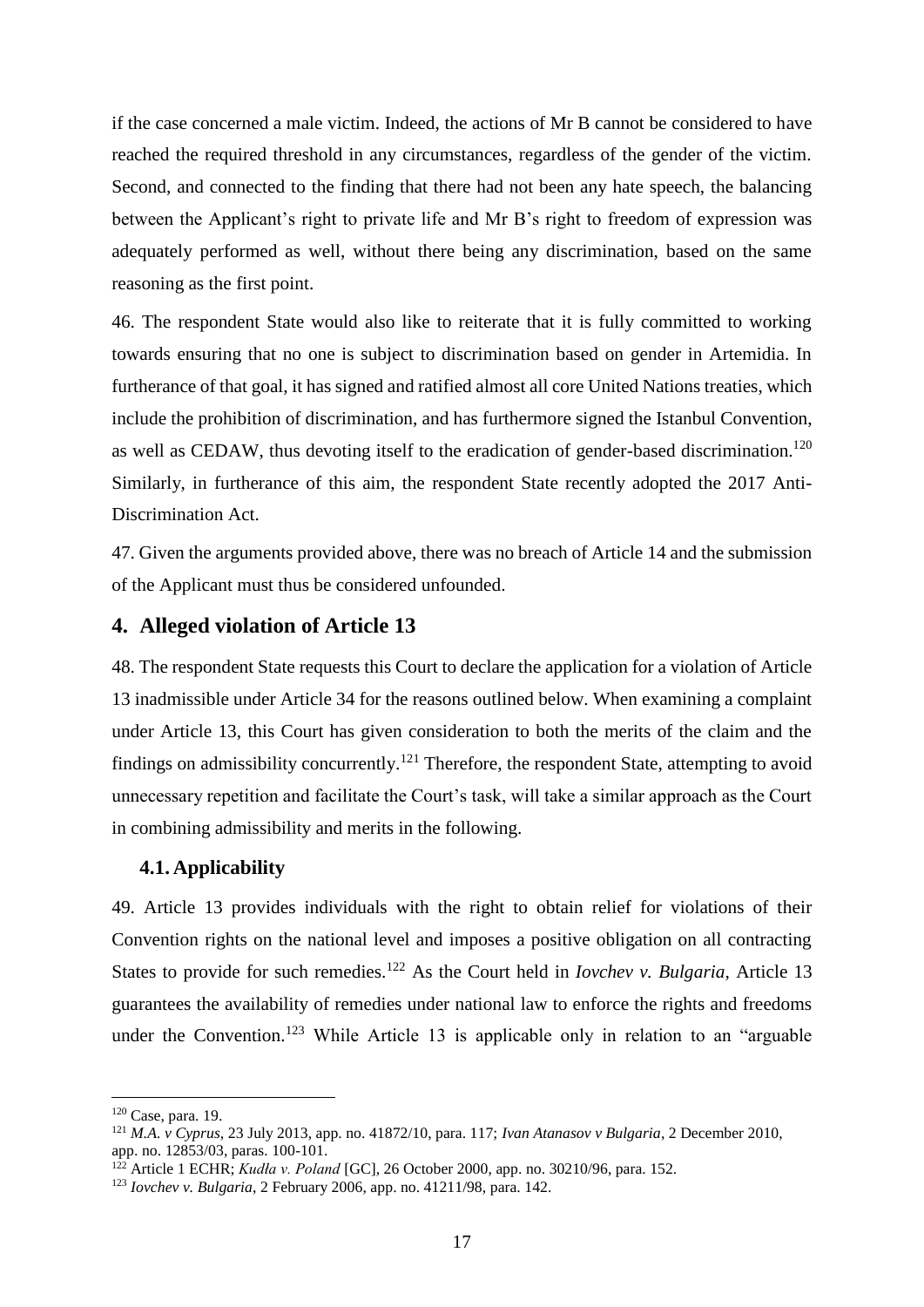complaint" of another Convention right, it does not presuppose a breach of any other such right.<sup>124</sup>

50. This Court has abstained from giving an abstract definition of what an "arguable complaint" requires. Instead, it preferred to assess each situation on the specific circumstances and merits. The respondent State submits that in the case at hand the Applicant has no arguable complaint in relation to the alleged violations of Articles 6, 8 or 14. Regarding Article 6, the national authorities have taken all steps necessary to ensure the effective investigation and judicial consideration of the Applicant's claims. A detailed account of this has already been given in section 1 and is further discussed in section 4.2. With regard to the complaint under Article 8, again, this has been appropriately dealt with by the domestic courts as described in section 2. Lastly, regarding the alleged discrimination under Article 14, the Constitutional Court, after careful consideration, has declared the Applicant's claim inadmissible. Consequently, the application under Article 13 is manifestly ill-founded, since the Applicant does not have an arguable complaint.

#### <span id="page-23-0"></span>**4.2.Effectiveness of national remedies**

51. The scope of Article 13 varies according to the Applicant's underlying complaint and States enjoy discretion regarding the form that such remedies may take, as long as these are effective and capable of granting appropriate relief in law as well as in practice.<sup>125</sup> This Court has established that effective remedies might take any form in national law and it is not necessary that one remedy by itself fulfils all requirements in Article 13, but an aggregate of remedies available nationally could also be just as effective.<sup>126</sup> Furthermore, there is no requirement that available remedies must lead to an outcome favourable for the Applicant, $127$  nor does Article 13 guarantee a right to have domestic laws challenged before a national authority for allegedly being contrary to the Convention.<sup>128</sup> These principles apply to the present case as follows.

52. Firstly, regarding the alleged violation of Article 13 in conjunction with Article 8, national law granted the Applicant the right to issue a criminal complaint, as well as to contest the national authority's decision to discontinue the proceedings before both the prosecutor's office

<sup>124</sup> *Klass and Others v. Germany* 06 September 1978, app. no 5029/71, para. 64.

<sup>125</sup> *Iovchev v. Bulgaria*, *op. cit.*, para. 142.

<sup>126</sup> *Alisic and Others v. Bosnia and Herzegovina, Croatia, Serbia, Slovenia and "The Former Yugoslav Republic of Macedonia"***,** 16 July 2014, app. no.60642/08, para. 131.

<sup>127</sup> *Pine Valley Developments Ltd and Others v. Ireland,* 29 November 1991, app. no. 12742/87, para. 66; S*alah Sheekh v. the Netherlands*, 11 January 2007, app. no. 1948/04, para. 154.

<sup>128</sup> *James and Others v. the United Kingdom*, 21 February 1986, app. no. 8793/79, para. 85.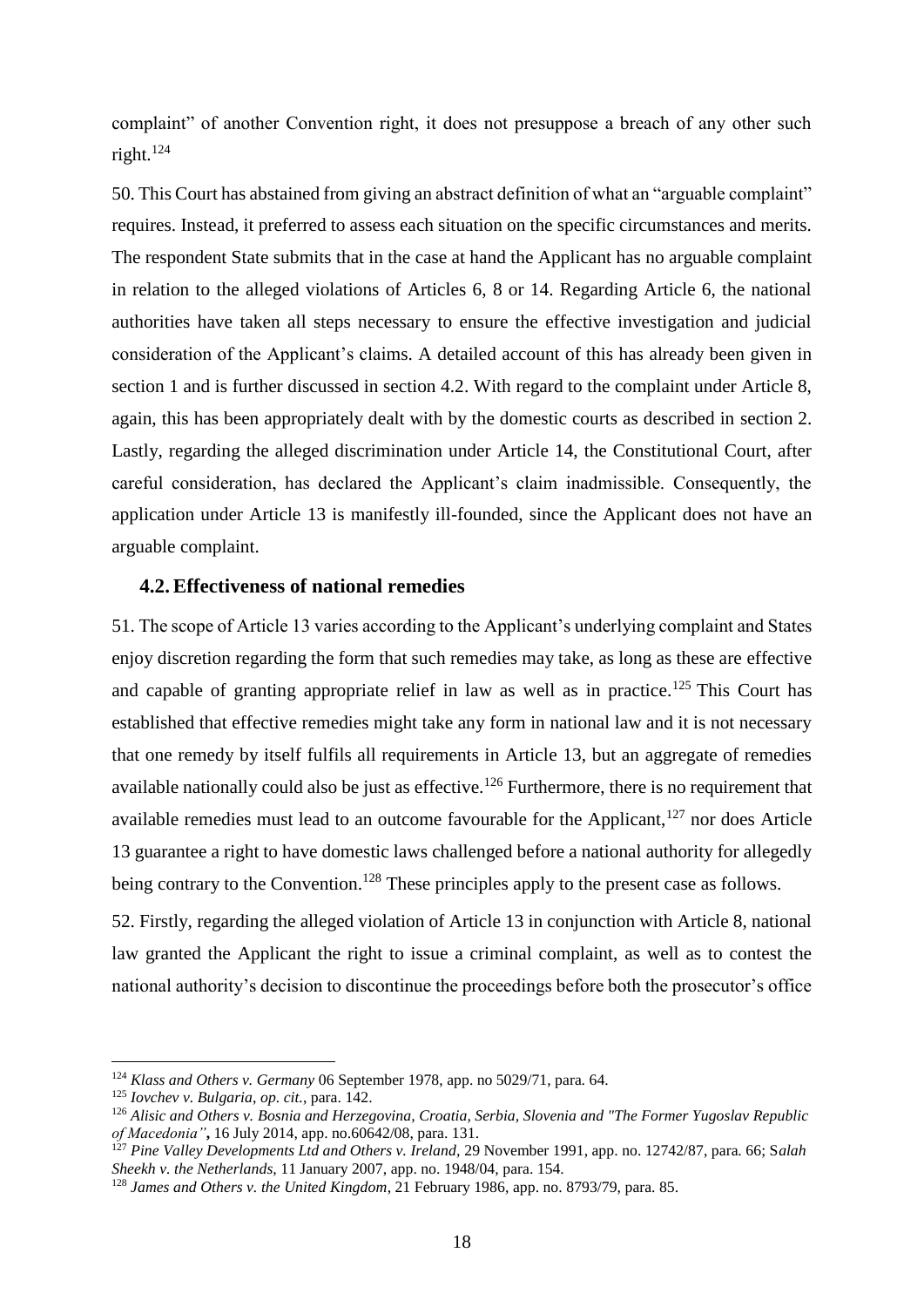and the first-instance criminal court.<sup>129</sup> The national authorities conducted effective investigations and independent examinations based on the Applicant's complaints.<sup>130</sup> An illustration of this is the manner in which the first-instance criminal court examined Mr B's behaviour in the online context and towards his former partners.<sup>131</sup> Furthermore, the decision of the first-instance criminal court could be appealed before the court of appeal, which the Applicant pursued. The court of appeal imposed a fine of EUR 200,- on Mr B and upheld the restraining order issued against him earlier in the proceedings.<sup>132</sup>

53. Secondly, regarding the complaint of alleged discrimination before the Constitutional Court, it was determined by this Court that the absence of remedies against decisions of constitutional courts does not constitute a violation of Article 13.<sup>133</sup> Article 6(1) does not require a supreme court to give detailed reasons when dismissing a complaint with reference to the relevant legal provision.<sup>134</sup> An application to this Court based on these grounds has been previously declared inadmissible for being manifestly ill-founded, as should be done in the present case. 135

54. Overall, the respondent State considers that the measures taken constitute appropriate relief for the Applicant's complaint.<sup>136</sup> Taken together, the investigation by the police, two sets of criminal proceedings before national courts, and the complaint before the Constitutional Court reflect the respondent State's commitment to ensuring effective enforcement of the substance of Convention rights. This stands true, even if the outcome which the Applicant envisaged and hoped for did not materialise. The respondent State therefore requests the Court to declare this application manifestly ill-founded, because there were sufficient and effective remedies available under domestic law and nothing indicated that these could not provide for appropriate redress.<sup>137</sup>

55. The respondent State would also like to draw this Court's attention to the ongoing efforts within the Council of Europe of enforcing the principle of subsidiarity, as emphasised for example in the Brighton Declaration.<sup>138</sup> The Court's task is neither to take the place of national

 $129$  Case, paras. 24 and 25.

<sup>130</sup> Case, paras. 8-10, 13 and 16.

 $131$  Case, para. 10.

<sup>&</sup>lt;sup>132</sup> Case, para. 11.

<sup>133</sup> *Paksas v. Lithuania* [GC], 06 January 2011, app. no. 34932/04, para 114.

<sup>134</sup> *Gorou v. Greece (no. 2)* [GC], *op. cit.*, para. 41; *Baydar v the Netherlands*, *op. cit.*, para. 46.

<sup>135</sup> *Burg and Others v. France* [dec.], 28 January 2003, app. no. 34763/02.

<sup>136</sup> Case, para. 10.

<sup>137</sup> *Pine Valley Developments Ltd and Others v. Ireland*, *op. cit.*, para. 66.

<sup>&</sup>lt;sup>138</sup> High Level Conference on the Future of the European Court of Human Rights, Brighton Declaration, 20 April 2012, paras. 10-12.